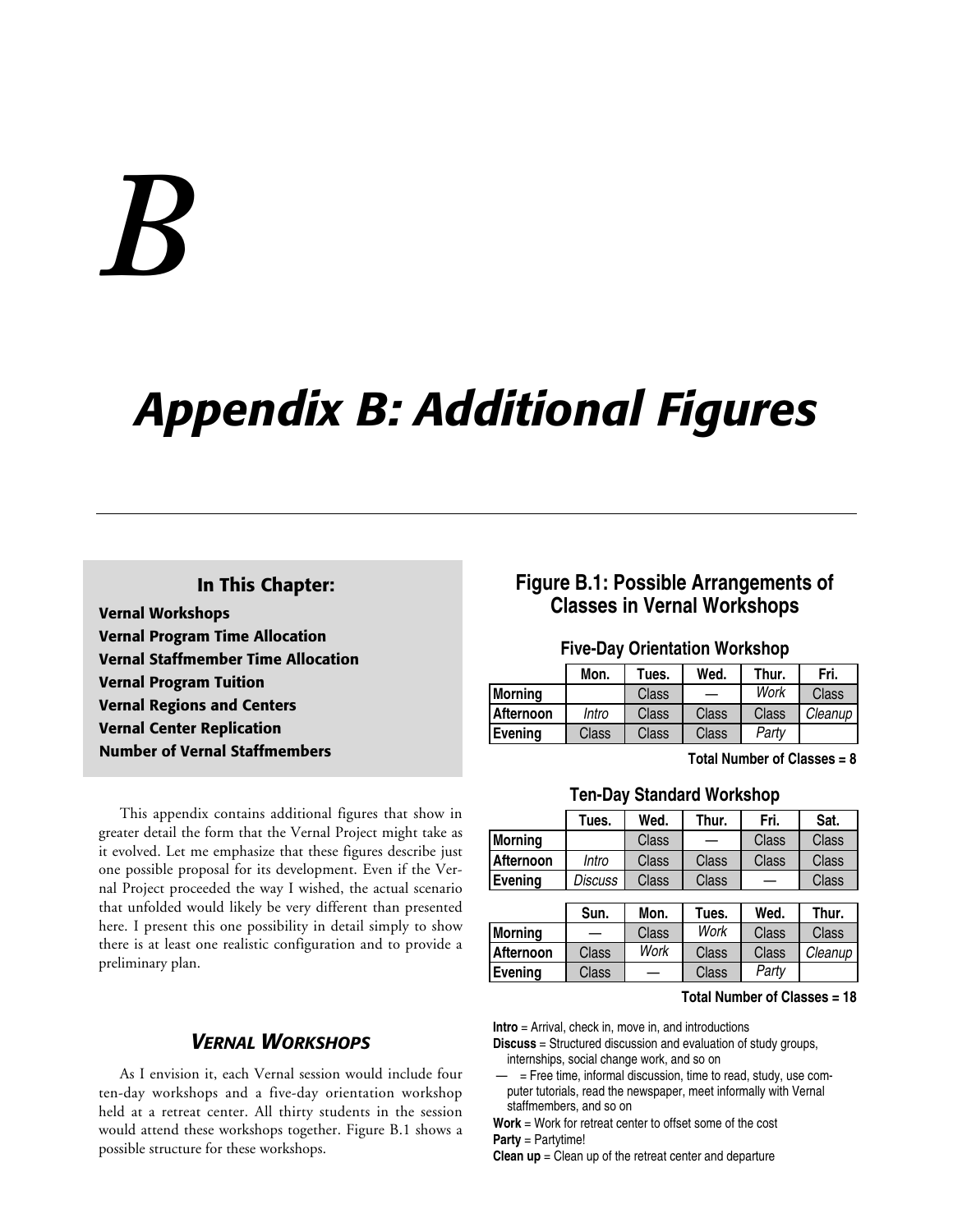As I envision it, the five-day orientation workshop would begin on Monday afternoon and continue through Friday afternoon, thus avoiding the generally more expensive weekend period. Students would travel to the retreat center Monday morning and arrive in the early afternoon. They would register, move into their rooms, and orient themselves to the retreat center. Then, in the late afternoon, students would assemble to meet each other and the Vernal staffmembers. That evening they would have their first regular class. The next day they would have three more regular classes. By Wednesday they would probably be tired and overflowing with new knowledge, so they would have a break in the morning instead of a class. Classes would continue Wednesday afternoon and evening.

On Thursday morning they would perform some work duty for the retreat center in exchange for reduced rental fees.\* This work would also help strengthen bonds between the students and teach cooperation skills. That evening they would have a party instead of a class. Friday morning they would have the last class, and then in the afternoon they would clean up the retreat center, pack up their belongings, and say good-bye to the other students. Over this week, they would have attended eight regular classes, each one 2 1/2 hours long.

Each of the four ten-day workshops would begin on Tuesday and continue through Thursday of the following week (thereby spanning only a single weekend). These workshops would follow a similar schedule of classes, breaks, work for the retreat center, and a party on the last evening. Over the ten days, students would attend eighteen classes and work for the retreat center during two class periods. There would also be one class period devoted to discussion and evaluation of students' internships, study groups, support groups, and social change work. This discussion period would provide an opportunity for students to critically evaluate the session and for Vernal staffmembers to learn what changes they must make to ensure that the rest of the session was successful.

As shown in Figure B.2, a typical workshop day might have three separate classes, each one 2 1/2 hours long. Classes would start at 9:00 A.M., 2:00 P.M., and 7:30 P.M. Two staffmembers would co-facilitate each class. Each class would have a mix of short lectures, demonstrations, smalland large-group discussion, participatory exercises, and simulation games.

As I envision it, each student at the workshop would have a support buddy — another student she had paired up with for the duration of the workshop. For a half hour after lunch (right before the afternoon class), each student would check to see how her support buddy was feeling and give that person loving attention and hugs. This structured time would ensure that each student received some personal

-

|              | All                              | <b>Kitchen Crew</b>                                |
|--------------|----------------------------------|----------------------------------------------------|
|              | 2 Facilitators                   | 1 Cook plus students<br>(# of students in parens.) |
| 7:00         |                                  | Breakfast Prep (1)                                 |
| A.M.         |                                  |                                                    |
| 8:00         | <b>Breakfast</b>                 |                                                    |
|              |                                  | Breakfast Cleanup (2)                              |
| 9:00         |                                  |                                                    |
| 10:00        | <b>Morning</b><br><b>Class</b>   |                                                    |
| 11:00        |                                  |                                                    |
|              |                                  | Lunch Prep (2)                                     |
| Noon         |                                  |                                                    |
|              | Lunch                            |                                                    |
| 1:00         |                                  | Lunch Cleanup &                                    |
|              | <b>Support Buddies</b>           | Dinner Prep (2)                                    |
| 2:00<br>3:00 | <b>Afternoon</b><br><b>Class</b> |                                                    |
| 4:00         |                                  |                                                    |
|              |                                  | Dinner Prep (4)                                    |
| 5:00         |                                  |                                                    |
|              |                                  |                                                    |
| 6:00         | Dinner                           |                                                    |
|              |                                  | Dinner Cleanup (4)                                 |
| 7:00         |                                  |                                                    |
| 8:00         | <b>Evening</b><br><b>Class</b>   |                                                    |
| 9:00         |                                  |                                                    |
| 10:00        | Singing, games, etc.             |                                                    |
|              |                                  |                                                    |

### **Figure B.2: Possible Daily Schedule at Vernal Session Workshops**

11:00

attention each day and had a chance to express fears or vent frustrations. It also would provide an opportunity for students to get to know at least one other student on a more personal and emotional level. The half-hour period after the last class, at 10:00 P.M. would also be a special structured time set aside for students to sing together, play games, or give each other massages.

<sup>\*</sup> If there were no work available for students to do, then this period could be used for another class, left as a free time period, or devoted to some other activity (like a group hike).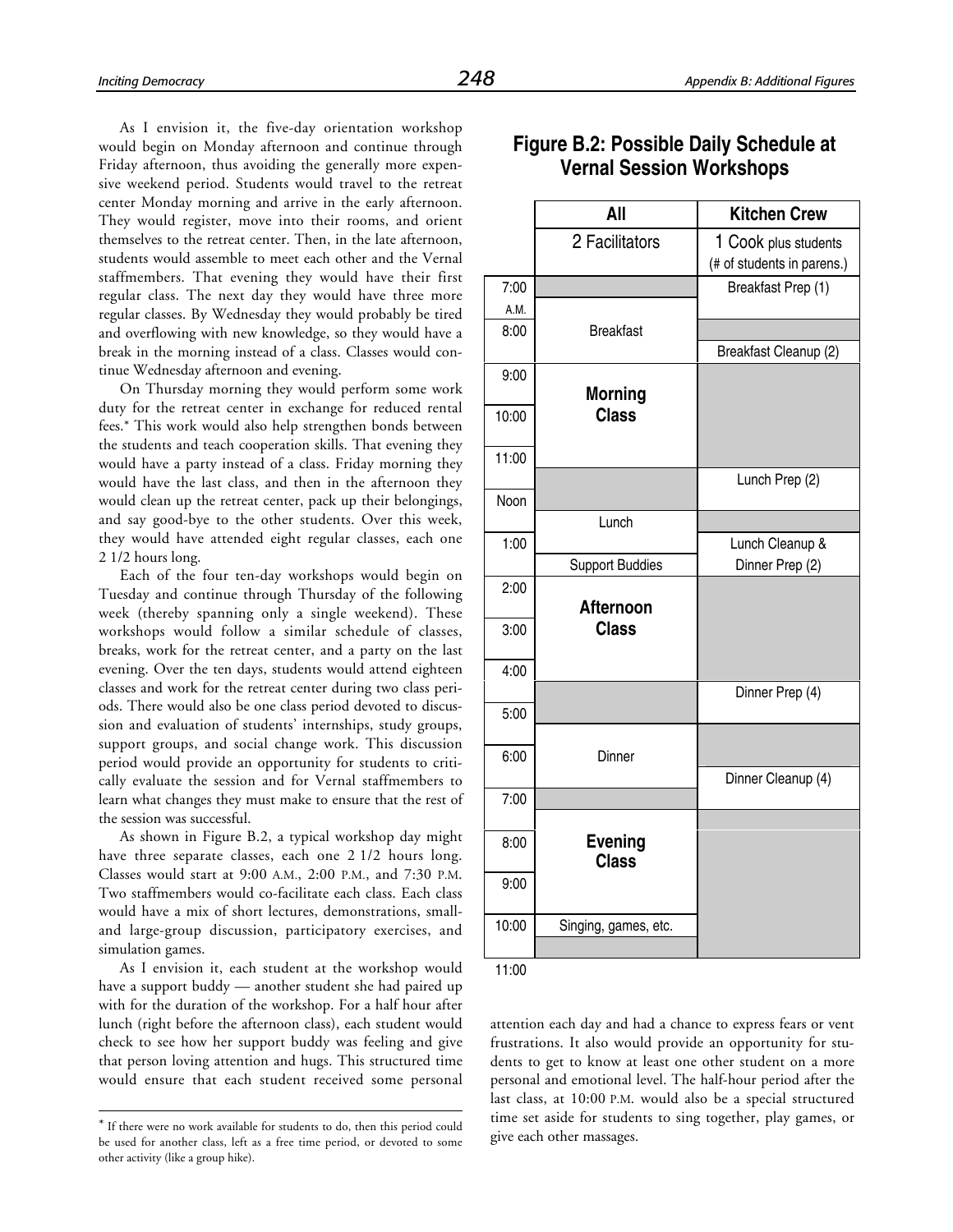During the free times of the day, students would have a chance to individually read, study, or work through computer tutorials related to their classes. They could also walk, hike, meditate, exercise, swim, ski, bake bread, sing, converse with other students, play games, discuss politics, exchange massages, nap, and take care of their personal hygiene needs. At certain times, they might choose to make a short presentation on a topic of interest to other students or hold special interest meetings with a few other students (such as those working on a particular project). They might also meet individually or in small groups with a Vernal staffmember to discuss problems with their internships or to informally discuss social change ideas.

At certain times of the day, a few students would help the retreat center's cook prepare meals, serve them, and clean up afterwards. As indicated in this figure, half of the students (fifteen) would help each day with one of these tasks — one helping with breakfast preparation, two helping with breakfast cleanup, and so on.

### *VERNAL PROGRAM TIME ALLOCATION*

Figures B.3, B.4, and B.5 show the amount of time students might devote to each of the Vernal Program components for each of the 52 weeks of the session. As outlined here, the five-day orientation workshop at the retreat center would take place in the first week. Then the four ten-day workshops (labeled A, B, C, and D) would occur in Weeks 10/11, 20/21, 31/32, and 41/42. In these weeks, students would attend classes and study in preparation for those classes. In the weeks they were not attending a workshop or on vacation, students would attend study group meetings and work for their internship organizations. They would also read books and magazine articles to prepare for their study groups and perform social change work and social service work. In every week of the session, students would attend support group meetings and read progressive magazines and newspapers. Together, these activities would generally take about fifty hours each week as shown in the last column of Figure B.3. Students would have a weeklong vacation at the end of every quarter (Weeks 13, 26, 39, and 52) in which they would do no Vernal activity. At the end of Week 51, students would attend a one-day graduation ceremony with their family and friends.

Overall, as shown at the bottom of Figure B.3, students would attend 80 classes (200 hours) during 45 days of workshops. They would attend 116 study group meetings (348 hours). Their internships would require 360 hours, and they would do 174 hours of social change work.

Over the year, students would spend 2,296 hours on Vernal activities. Almost one-third of this time would be spent reading and studying in preparation for study group meetings. About 15 percent of the time would be spent attending study groups and another 15 percent would be spent in internships. About 12 percent of the time would be spent attending workshop classes and reading materials in preparation for these classes.

*[Text continues on page 253]*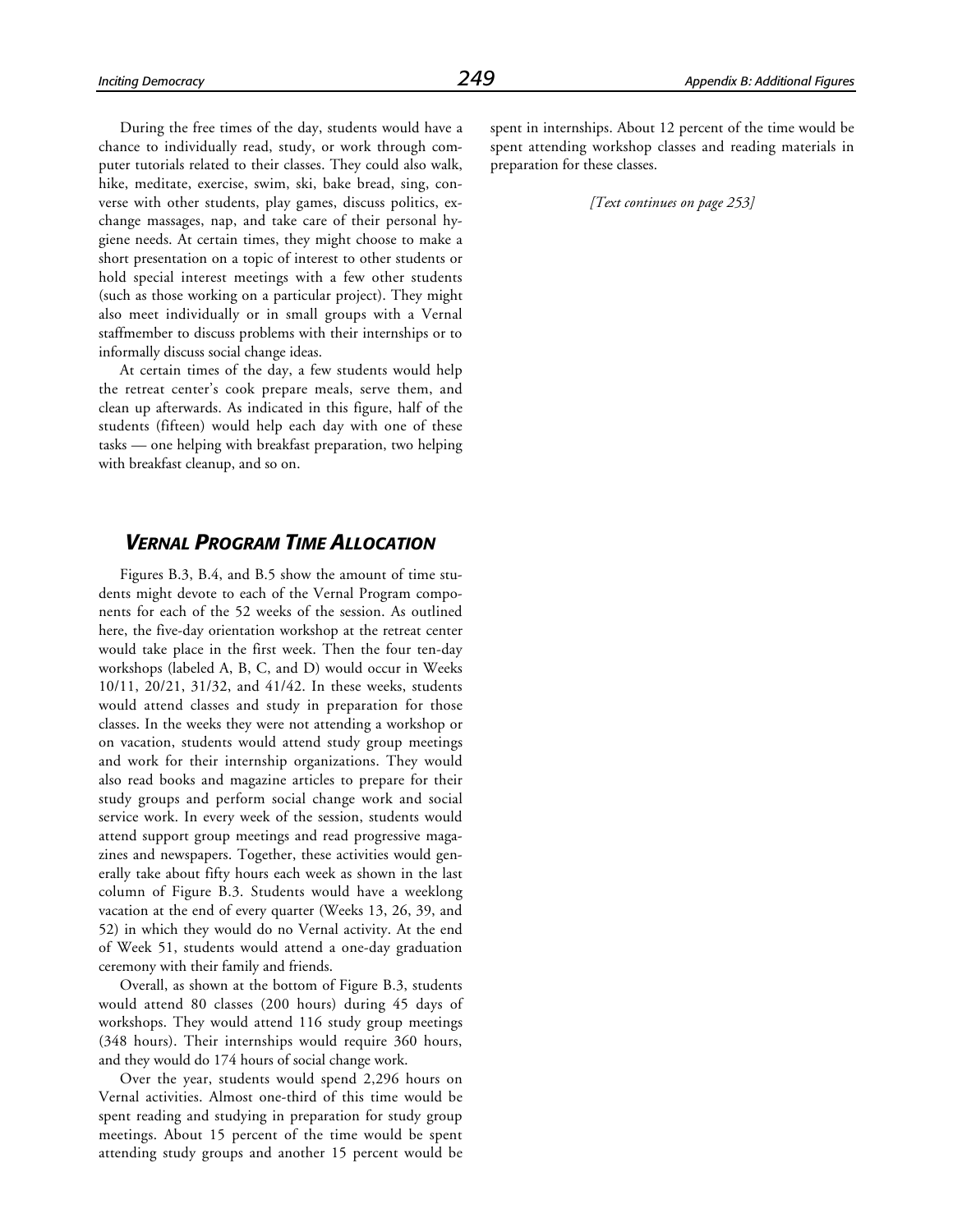### **Figure B.3: Typical Time Students Might Devote to the Vernal Program by Week**

|            |                |                         |               | Num     | Num of         |                |           |        |              | <b>Hours Per Week</b> |                 |        |        |                                                    |                 |
|------------|----------------|-------------------------|---------------|---------|----------------|----------------|-----------|--------|--------------|-----------------------|-----------------|--------|--------|----------------------------------------------------|-----------------|
| Q          | M              |                         | Work-         | of Days | <b>Classes</b> |                | Outside   |        | <b>Study</b> | Add'l                 |                 | Social | Social | <b>Supprt</b>                                      | <b>Total</b>    |
| t          | 0              |                         | shop          | in      | at             | Wkshp          | Study for | Study  | for Study    | <b>Study</b>          | Intern-         | Chnge  | Servc  | Group/                                             | Hours/          |
| r          | n              | Week                    | Name          | Wrkshp  | Wrkshp         | <b>Classes</b> | Wrkshp    | Group  | Group        | <b>News</b>           | ship            | Work   | Work   | Therapy                                            | Week            |
|            | 1              | 1                       | Orient.       | 5       | 8              | 20             | 8         |        |              | 6                     |                 |        |        | $\overline{\mathbf{c}}$                            | 36              |
|            |                | $\overline{\mathbf{c}}$ |               |         |                |                |           | 12     | 24           | 6                     |                 |        |        | $\overline{\mathbf{c}}$                            | 44              |
|            |                | 3                       |               |         |                |                |           | 12     | 24           | 6                     |                 | 3      | 3      | $\overline{\mathbf{c}}$                            | 50              |
|            |                | 4                       |               |         |                |                |           | 12     | 24           | 6                     |                 | 3      | 3      | $\overline{\mathbf{c}}$                            | 50              |
|            | $\overline{c}$ | 5                       |               |         |                |                |           | 12     | 24           | 6                     |                 | 3      | 3      | $\overline{\mathbf{c}}$                            | 50              |
|            |                | 6                       |               |         |                |                |           | 12     | 24           | 6                     |                 | 3      | 3      | $\overline{\mathbf{c}}$                            | 50              |
| $1Q$       |                | $\overline{7}$          |               |         |                |                |           | 12     | 24           | 6                     |                 | 3      | 3      | $\overline{\mathbf{c}}$                            | 50              |
|            |                | 8                       |               |         |                |                |           | 12     | 24           | 6                     |                 | 3      | 3<br>3 | $\overline{\mathbf{c}}$                            | 50              |
|            | 3              | 9<br>10                 |               |         | 10             | 25             | 10        | 12     | 24           | 6<br>6                |                 | 3      |        | $\overline{\mathbf{c}}$<br>$\overline{\mathbf{c}}$ | 50<br>43        |
|            |                | 11                      | А<br>A        | 5<br>5  | 8              | 20             | 8         |        |              | 6                     |                 |        |        | $\overline{\mathbf{c}}$                            | 36              |
|            |                | 12                      |               |         |                |                |           | 12     | 24           | 6                     |                 | 3      | 3      | $\overline{c}$                                     | 50              |
|            |                | 13                      |               |         |                |                |           |        |              | Vacation              |                 |        |        |                                                    | $\pmb{0}$       |
|            | $\overline{4}$ | 14                      |               |         |                |                |           | 9      | 18           | 6                     | $\overline{12}$ | 3      |        | $\overline{\mathbf{c}}$                            | 50              |
|            |                | 15                      |               |         |                |                |           | 9      | 18           | 6                     | 12              | 3      |        | $\overline{\mathbf{c}}$                            | 50              |
|            |                | 16                      |               |         |                |                |           | 9      | 18           | 6                     | 12              | 3      |        | $\overline{\mathbf{c}}$                            | 50              |
|            |                | 17                      |               |         |                |                |           | 9      | 18           | 6                     | 12              | 3      |        | $\overline{\mathbf{c}}$                            | 50              |
|            | 5              | 18                      |               |         |                |                |           | 9      | 18           | 6                     | 12              | 3      |        | $\overline{\mathbf{c}}$                            | 50              |
|            |                | 19                      |               |         |                |                |           | 9      | 18           | 6                     | 12              | 3      |        | $\overline{\mathbf{c}}$                            | 50              |
| 2Q         |                | 20                      | Β             | 5       | 10             | 25             | $10$      |        |              | 6                     |                 |        |        | $\overline{\mathbf{c}}$                            | 43              |
|            |                | 21                      | B             | 5       | 8              | 20             | 8         |        |              | 6                     |                 |        |        | $\overline{\mathbf{c}}$                            | 36              |
|            | 6              | 22                      |               |         |                |                |           | 9      | 18           | 6                     | 12              | 3      |        | $\overline{\mathbf{c}}$                            | 50              |
|            |                | 23<br>24                |               |         |                |                |           | 9      | 18           | 6                     | 12              | 3      |        | $\overline{\mathbf{c}}$                            | 50<br>50        |
|            |                | 25                      |               |         |                |                |           | 9<br>9 | 18<br>18     | 6<br>6                | 12<br>12        | 3<br>3 |        | $\overline{\mathbf{c}}$<br>2                       | 50              |
|            |                | 26                      |               |         |                |                |           |        |              | Vacation              |                 |        |        |                                                    | $\pmb{0}$       |
|            | $\overline{7}$ | $\overline{27}$         |               |         |                |                |           | 9      | 18           | 6                     | 12              | 3      |        | $\overline{\mathbf{c}}$                            | 50              |
|            |                | 28                      |               |         |                |                |           | 9      | 18           | 6                     | 12              | 3      |        | $\overline{\mathbf{c}}$                            | 50              |
|            |                | 29                      |               |         |                |                |           | 9      | 18           | 6                     | 12              | 3      |        | $\overline{\mathbf{c}}$                            | 50              |
|            |                | 30                      |               |         |                |                |           | 9      | 18           | 6                     | 12              | 3      |        | $\overline{\mathbf{c}}$                            | 50              |
|            | 8              | 31                      | $\frac{C}{C}$ | 5       | 10             | 25             | 10        |        |              | 6                     |                 |        |        | $\overline{\mathbf{c}}$                            | 43              |
|            |                | 32                      |               | 5       | 8              | 20             | 8         |        |              | 6                     |                 |        |        | $\overline{\mathbf{c}}$                            | 36              |
| $3{\sf Q}$ |                | 33                      |               |         |                |                |           | 9      | 18           | 6                     | 12              | 3      |        | $\overline{\mathbf{c}}$                            | 50              |
|            |                | 34                      |               |         |                |                |           | 9      | 18           | 6                     | 12              | 3      |        | $\overline{\mathbf{c}}$                            | 50              |
|            | 9              | 35<br>36                |               |         |                |                |           | 9      | 18           | 6<br>6                | 12<br>12        | 3      |        | $\overline{\mathbf{c}}$                            | 50<br>50        |
|            |                | 37                      |               |         |                |                |           | 9<br>9 | 18<br>18     | 6                     | 12              | 3<br>3 |        | $\overline{\mathbf{c}}$<br>$\overline{\mathbf{c}}$ | 50              |
|            |                | 38                      |               |         |                |                |           | 9      | 18           | 6                     | 12              | 3      |        | $\overline{c}$                                     | 50              |
|            |                | 39                      |               |         |                |                |           |        |              | Vacation              |                 |        |        |                                                    | 0               |
|            | 10             | 40                      |               |         |                |                |           | 6      | 15           | 6                     | $\overline{12}$ | 9      |        | $\overline{\mathbf{c}}$                            | $\overline{50}$ |
|            |                | 41                      | D             | 5       | 10             | 25             | 10        |        |              | 6                     |                 |        |        | $\overline{c}$                                     | 43              |
|            |                | 42                      | D             | 5       | 8              | 20             | 8         |        |              | 6                     |                 |        |        | $\overline{\mathbf{c}}$                            | 36              |
|            |                | 43                      |               |         |                |                |           | 6      | 15           | 6                     | 12              | 9      |        | $\overline{\mathbf{c}}$                            | 50              |
|            | 11             | 44                      |               |         |                |                |           | 6      | 15           | 6                     | 12              | 9      |        | $\overline{\mathbf{c}}$                            | 50              |
|            |                | 45                      |               |         |                |                |           | 6      | 15           | 6                     | 12              | 9      |        | $\overline{\mathbf{c}}$                            | 50              |
| 4Q         |                | 46                      |               |         |                |                |           | 6      | 15           | 6                     | 12              | 9      |        | $\overline{\mathbf{c}}$                            | 50              |
|            |                | 47                      |               |         |                |                |           | 6      | 15           | 6                     | 12<br>12        | 9      |        | $\overline{\mathbf{c}}$                            | 50              |
|            | 12             | 48<br>49                |               |         |                |                |           | 6<br>6 | 15<br>15     | 6<br>6                | 12              | 9<br>9 |        | $\overline{\mathbf{c}}$<br>$\overline{\mathbf{c}}$ | 50<br>50        |
|            |                | 50                      |               |         |                |                |           | 6      | 15           | 6                     | 12              | 9      |        | $\overline{\mathbf{c}}$                            | 50              |
|            |                | 51                      | Grad.         | 1       | 0              | 0              |           | 6      | 15           | 6                     | 12              | 9      |        | $\overline{c}$                                     | 50              |
|            |                | 52                      |               |         |                |                |           |        |              | Vacation              |                 |        |        |                                                    | 0               |
|            | <b>Total</b>   |                         |               | 46      | 80             | 200            | 80        | 348    | 726          | 288                   | 360             | 174    | 24     | 96                                                 | 2,296           |
|            |                | Percent of Total        |               |         |                | 8.7%           | 3.5%      | 15.2%  | 31.6%        | 12.5%                 | 15.7%           | 7.6%   | 1.0%   | 4.2%                                               | 100.0%          |
|            |                |                         |               |         |                |                |           |        |              |                       |                 |        |        |                                                    |                 |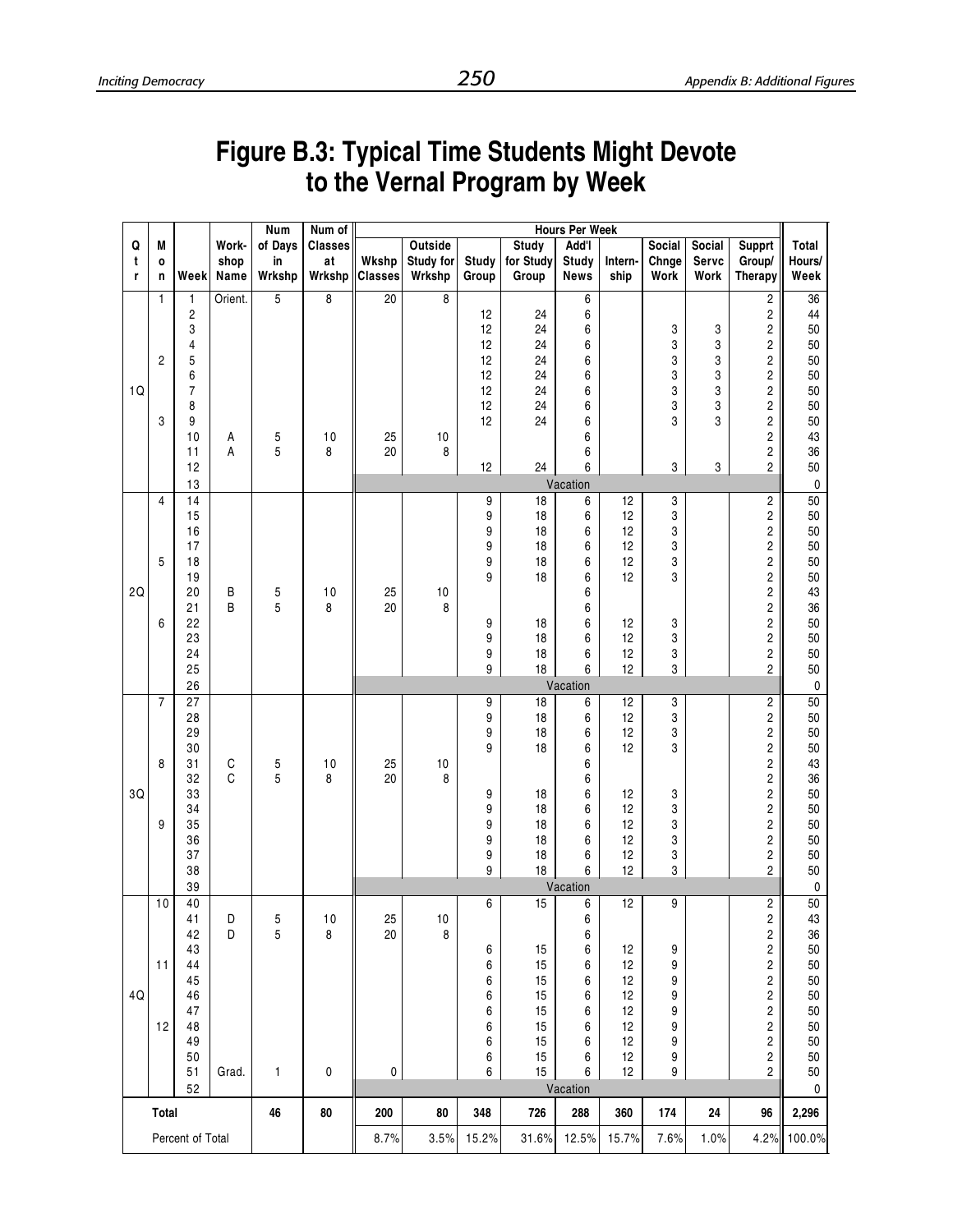



### **Figure B.4: Typical Time Students Might Devote to the Vernal Program by Week**

# **Figure B.5: Typical Percent of Total Time Students Might Devote to Different Parts of the Vernal Program**

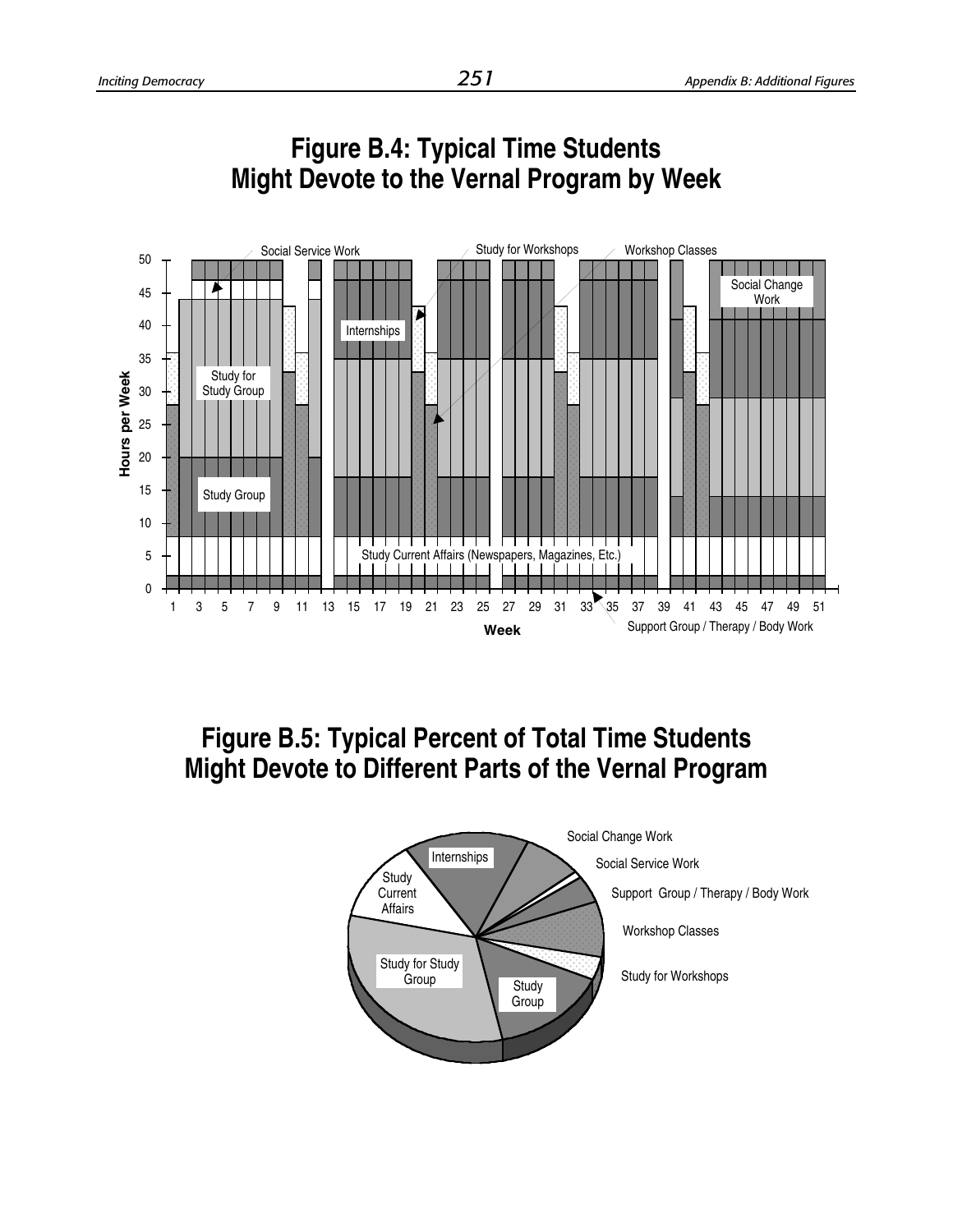# **Figure B.6: Typical Vernal Team Calendar**

|                 | Sun                           | Mon            |                 | Tue Wed              | Thu                             | Fri            | Sat            | Week           |                                                         |
|-----------------|-------------------------------|----------------|-----------------|----------------------|---------------------------------|----------------|----------------|----------------|---------------------------------------------------------|
|                 | $\overline{2}$                | $\overline{3}$ | $\overline{4}$  | 5                    | $6\phantom{1}$                  | $\overline{7}$ | 8              | 1              | <b>Orientation for Session 47</b>                       |
| January         | 9                             | 10             | 11              | 12                   | 13                              | 14             | 15             | $\mathbf 2$    | Workshop D for Session 44                               |
|                 | 16                            | 17             | 18              | 19                   | 20                              | 21             | 22             | 3              |                                                         |
|                 | 23                            | 24             | 25              | 26                   | 27                              | 28             | 29             | 4              |                                                         |
|                 | 30                            | 31             | 1               | $\overline{c}$       | 3                               | 4              | 5              | 5              | Workshop C for Session 45                               |
|                 | 6                             | 7              | 8               | 9                    | 10                              | 11             | 12             | 6              |                                                         |
| February        | 13                            | 14<br>21       | 15<br>22        | 16                   | 17                              | 18<br>25       | 19<br>26       | $\overline{7}$ | Workshop B for Session 46                               |
|                 | 20<br>$\overline{27}$         | 28             | 1               | 23<br>$\overline{2}$ | 24<br>$\ensuremath{\mathsf{3}}$ | 4              | 5              | 8<br>9         |                                                         |
|                 | 6                             | 7              | 8               | 9                    | 10                              | 11             | 12             | 10             | <b>Workshop A for Session 47</b>                        |
| March           | 13                            | 14             | 15              | 16                   | 17                              | 18             | 19             | 11             |                                                         |
|                 | 20                            | 21             | 22              | 23                   | 24                              | 25             | 26             | 12             | Graduation for Session 44                               |
|                 | 27                            | 28             | 29              | 30                   | 31                              | 1              | $\overline{2}$ | 13             |                                                         |
|                 | 3                             |                |                 |                      |                                 |                | 9              | 14             |                                                         |
| April           | 10                            | 4<br>11        | 5<br>12         | 6<br>13              | 7<br>14                         | 8<br>15        | 16             | 15             | Orientation for Session 48<br>Workshop D for Session 45 |
|                 | 17                            | 18             | 19              | 20                   | 21                              | 22             | 23             | 16             |                                                         |
|                 | 24                            | 25             | 26              | 27                   | 28                              | 29             | 30             | 17             |                                                         |
|                 | 1                             | $\overline{c}$ | 3               | 4                    | 5                               | 6              | 7              | 18             | Workshop C for Session 46                               |
| May             | 8                             | 9              | 10              | 11                   | 12                              | 13             | 14             | 19             |                                                         |
|                 | 15                            | 16             | 17              | 18                   | 19                              | 20             | 21             | 20             | <b>Workshop B for Session 47</b>                        |
|                 | 22                            | 23             | 24              | 25                   | 26                              | 27             | 28             | 21             |                                                         |
|                 | 29                            | 30             | 31              | $\mathbf{1}$         | 2                               | 3              | 4              | 22             |                                                         |
|                 | 5                             | 6              | 7               | 8                    | 9                               | 10             | 11             | 23             | Workshop A for Session 48                               |
| June            | 12                            | 13             | 14              | 15                   | 16                              | 17             | 18             | 24             |                                                         |
|                 | 19                            | 20             | 21              | 22                   | 23                              | 24             | 25             | 25             | Graduation for Session 45                               |
|                 | 26                            | 27             | 28              | 29                   | 30                              | 1              | $\overline{2}$ | 26             |                                                         |
|                 | 3                             | 4              | 5               | 6                    | 7                               | 8              | 9              | 27             | Orientation for Session 49                              |
| July            | 10                            | 11             | 12              | 13                   | 14                              | 15             | 16             | 28             | Workshop D for Session 46                               |
|                 | 17                            | 18             | 19              | 20                   | 21                              | 22             | 23             | 29             |                                                         |
|                 | 24                            | 25             | 26              | 27                   | 28                              | 29             | 30             | 30             |                                                         |
|                 | 31                            | 1              | $\overline{2}$  | 3                    | $\overline{4}$                  | 5              | 6              | 31             | <b>Workshop C for Session 47</b>                        |
| August          | $\overline{\mathbf{r}}$<br>14 | 8<br>15        | 9<br>16         | 10<br>17             | 11<br>18                        | 12<br>19       | 13             | 32<br>33       | Workshop B for Session 48                               |
|                 | 21                            | 22             | 23              | 24                   | 25                              | 26             | 20<br>27       | 34             |                                                         |
|                 | 28                            | 29             | 30              | 31                   | 1                               | 2              | 3              | 35             |                                                         |
|                 | 4                             | 5              | 6               | $\overline{7}$       | 8                               | 9              | 10             | 36             | Workshop A for Session 49                               |
| September       | 11                            | 12             | 13              | 14                   | 15                              | 16             | 17             | 37             |                                                         |
|                 | 18                            | 19             | 20              | 21                   | 22                              | 23             | 24             | 38             | Graduation for Session 46                               |
|                 | 25                            | 26             | 27              | 28                   | 29                              | 30             | 1              | 39             |                                                         |
|                 | $\mathbf 2$                   | 3              | 4               | 5                    | 6                               | 7              | 8              | 40             | Orientation for Session 50                              |
| October         | 9                             | 10             | $\overline{11}$ | 12                   | 13                              | 14             | 15             | 41             | <b>Workshop D for Session 47</b>                        |
|                 | 16                            | 17             | 18              | 19                   | 20                              | 21             | 22             | 42             |                                                         |
|                 | 23                            | 24             | 25              | 26                   | 27                              | 28             | 29             | 43             |                                                         |
|                 | 30                            | 31             | 1               | $\mathbf{2}$         | 3                               | 4              | 5              | 44             | Workshop C for Session 48                               |
|                 | 6                             | 7              | 8               | 9                    | 10                              | 11             | 12             | 45             |                                                         |
| November        | 13                            | 14             | 15              | 16                   | 17                              | 18             | 19             | 46             | Workshop B for Session 49                               |
|                 | 20                            | 21             | 22              | 23                   | 24                              | 25             | 26             | 47             |                                                         |
|                 | 27                            | 28             | 29              | 30                   | 1                               | 2              | 3              | 48             |                                                         |
| <b>December</b> | 4<br>11                       | 5<br>12        | 6<br>13         | $\overline{7}$<br>14 | 8<br>15                         | 9<br>16        | 10<br>17       | 49<br>50       | Workshop A for Session 50                               |
|                 | 18                            | 19             | 20              | 21                   | 22                              | 23             | 24             | 51             | <b>Graduation for Session 47</b>                        |
|                 | 25                            | 26             | 27              | 28                   | 29                              | 30             | 31             | 52             |                                                         |
|                 |                               |                |                 |                      |                                 |                |                |                |                                                         |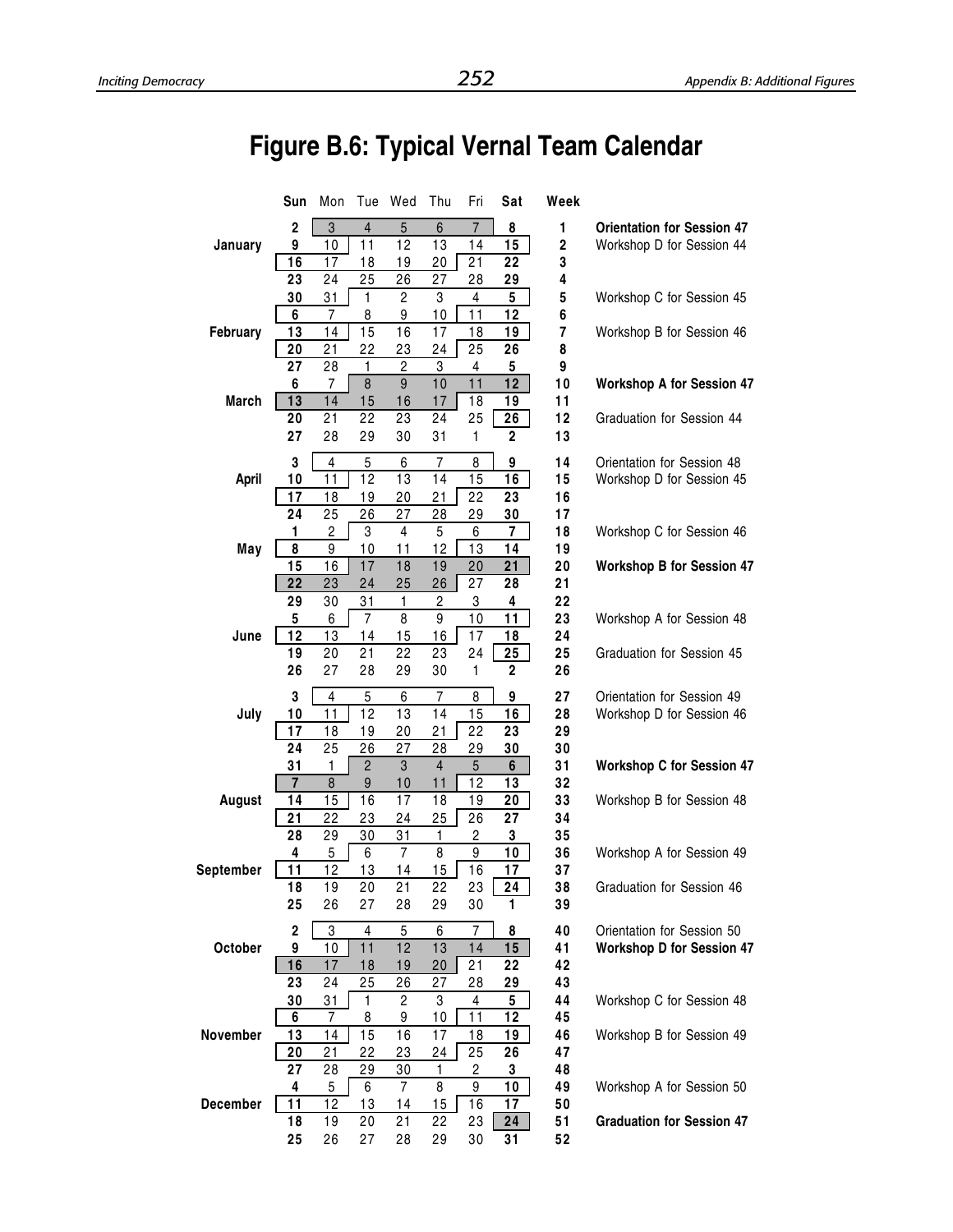|   | <b>Figure B.7: Possible Staffing for</b><br><b>Two Contiguous Ten-Day Workshops</b> |   |   |   |   |   |  |                                 |  |  |  |  |  |   |   |   |   |   |                           |                                                                                                                     |  |
|---|-------------------------------------------------------------------------------------|---|---|---|---|---|--|---------------------------------|--|--|--|--|--|---|---|---|---|---|---------------------------|---------------------------------------------------------------------------------------------------------------------|--|
|   |                                                                                     |   |   |   |   |   |  | Workshop C for Session 45 ----- |  |  |  |  |  |   |   |   |   |   | Workshop B for Session 46 |                                                                                                                     |  |
|   | Tue  Wed  Thu   Fri                                                                 |   |   |   |   |   |  |                                 |  |  |  |  |  |   |   |   |   |   |                           | Sat   Sun Mon   Tue   Wed   Thu   Fri   Sat   Sun   Mon   Tue   Wed   Thu   Fri   Sat   Sun   Mon   Tue   Wed   Thu |  |
| W | W                                                                                   | W | W | W |   |   |  |                                 |  |  |  |  |  | W | W | W | W | W |                           |                                                                                                                     |  |
|   |                                                                                     |   |   | X |   | X |  |                                 |  |  |  |  |  |   |   |   | χ | X |                           |                                                                                                                     |  |
|   |                                                                                     |   |   |   | v | v |  |                                 |  |  |  |  |  | v |   |   |   |   |                           |                                                                                                                     |  |
|   |                                                                                     |   |   |   |   |   |  |                                 |  |  |  |  |  |   |   |   |   |   |                           |                                                                                                                     |  |

#### **Assumptions:**

There are four staffmembers in each Vernal team (designated here as W, X, Y, and Z). Only two staffmembers are needed to facilitate all the classes and other activities in a day.

### *VERNAL STAFFMEMBER TIME ALLOCATION*

Facilitating workshops would be a large part of the work of Vernal staffmembers. Figures B.6 and B.7 show that it would be possible for a Vernal team to facilitate four separate sessions at the same time without being stretched too thin.

Figure B.6 shows a typical center schedule in which a new session starts at the beginning of each quarter. Structured this way, none of the workshops overlap and there are many weeks with no workshops at all. To make it easier to understand this figure, I have shaded the workshops associated with one particular session (Session 47). From Orientation in Week 1 to Graduation in Week 51, the workshops for Session 47 are intertwined with the workshops associated with the preceding sessions (44, 45, and 46) and the succeeding ones (48, 49, and 50).

Figure B.7 shows how a Vernal team with four full-time staffmembers could facilitate two of these ten-day workshops when they occurred on four contiguous weeks. In this arrangement, each staffmember would work no more than five days in a row, and there would be at least four days between their facilitation stints. This arrangement also

### **Figure B.8: Examples of Tuition Distributions that Produce Average Income of \$3,600 from Each Student**

|                                           |                           |                            |         | <b>Percent of Students</b> |         |         |
|-------------------------------------------|---------------------------|----------------------------|---------|----------------------------|---------|---------|
| <b>Situation</b>                          | Annual<br>Tuition<br>Paid | <b>Stipend</b><br>Received | A       | В                          | C       | D       |
| <b>Full Tuition</b>                       | \$5,000                   |                            | 40%     | 50%                        | 35%     | 35%     |
| Partial Scholarship                       | \$3,500                   |                            | 35%     | 20%                        | 25%     | 30%     |
| Half Scholarship                          | \$2,500                   |                            | 15%     | 20%                        | 40%     | 30%     |
| Large Scholarship                         | \$1,000                   |                            |         |                            |         | 5%      |
| Large Scholarship                         | \$500                     |                            |         |                            |         |         |
| <b>Full Scholarship</b>                   | \$0                       |                            | 10%     |                            |         |         |
| Full Scholarship + Stipend                | \$0                       | \$1,000                    |         | 10%                        |         |         |
| Full Scholarship + Stipend                | \$0                       | \$3,000                    |         |                            |         |         |
|                                           |                           |                            | 100%    | 100%                       | 100%    | 100%    |
| Avg. Income Collected from Each Student = |                           |                            | \$3,600 | \$3,600                    | \$3,600 | \$3,600 |

**Note:** All figures are in 1995 dollars.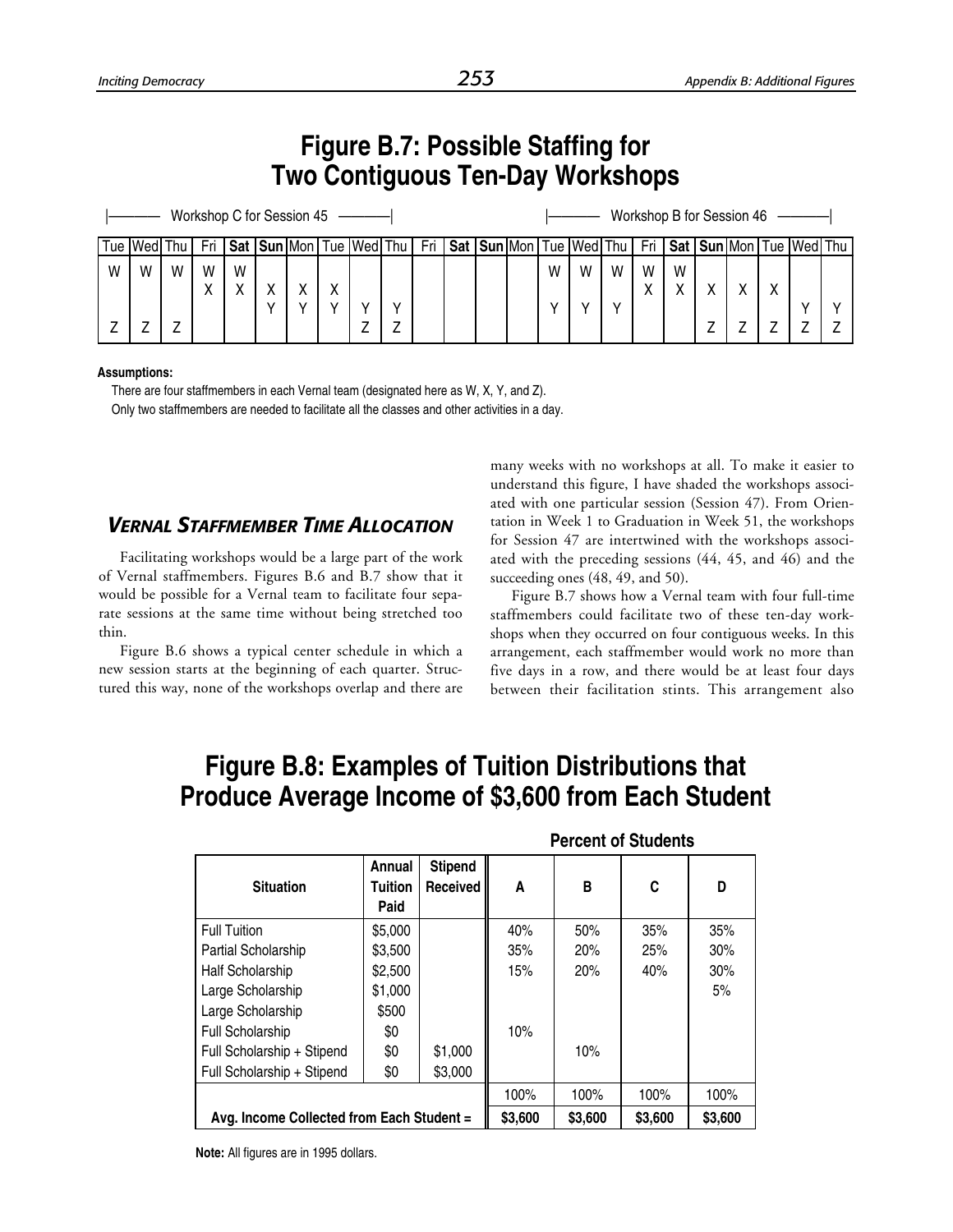### **Figure B.9: Examples of Tuition Distributions that Produce Average Income of \$2,400 from Each Student**

|                                           |                                  |                            |         |         |         | <b>Percent of Students</b> |         |         |
|-------------------------------------------|----------------------------------|----------------------------|---------|---------|---------|----------------------------|---------|---------|
| <b>Situation</b>                          | Annual<br><b>Tuition</b><br>Paid | <b>Stipend</b><br>Received | A       | в       | C       | D                          | E.      | F       |
| <b>Full Tuition</b>                       | \$5,000                          |                            | 25%     | 30%     | 15%     | 10%                        | 20%     | 20%     |
| <b>Partial Scholarship</b>                | \$3,500                          |                            | 25%     | 20%     | 5%      |                            | 15%     | 20%     |
| Half Scholarship                          | \$2,500                          |                            | 15%     | 15%     | 60%     | 80%                        | 45%     | 40%     |
| Large Scholarship                         | \$1,000                          |                            |         |         |         |                            | 5%      |         |
| Large Scholarship                         | \$500                            |                            | 10%     | 5%      | 5%      |                            |         |         |
| Full Scholarship                          | \$0                              |                            | 10%     | 10%     | 10%     |                            | 5%      | 10%     |
| Full Scholarship + Stipend                | \$0                              | \$1,000                    | 15%     | 20%     | 5%      | 10%                        |         |         |
| Full Scholarship + Stipend                | \$0                              | \$3,000                    |         |         |         |                            | 10%     | 10%     |
|                                           |                                  |                            | 100%    | 100%    | 100%    | 100%                       | 100%    | 100%    |
| Avg. Income Collected from Each Student = |                                  |                            | \$2,400 | \$2,400 | \$2,400 | \$2,400                    | \$2,400 | \$2,400 |

**Note:** All figures are in 1995 dollars.

allocates the same amount of work to each staffmember, pairs each of the staffmembers with each other about the same amount of time, and minimizes the number of trips staffmembers must make to and from the retreat center. Of course, real life would hardly ever be this orderly, and it would seldom be possible to satisfy all these criteria. This arrangement would require that every staffmember know how to facilitate every class and be able to facilitate with any other staffmember. Still, even given the chaos of normal life and the additional scheduling constraints required by real people, staffmembers could probably work out an arrangement that prevented them from working too much.

### *VERNAL PROGRAM TUITION*

Figures 6.11 and 6.12 showed some typical tuition distributions that would produce an average of \$3,600 and \$2,400 from each student (in 1995 dollars). Figure B.8 shows four additional examples of tuition payments that produce an average income of \$3,600. Figure B.9 shows six more examples that produce an average income of \$2,400. In one of these examples, 50 percent of the students pay full tuition of \$5,000; in other examples, as few as 10 percent do. In one example, 30 percent of students receive a full scholarship; in another one, no student does. Clearly, there are a variety of reasonable ways to achieve these levels of average income depending on the composition of the students in a session.

*[Text continues on next page]*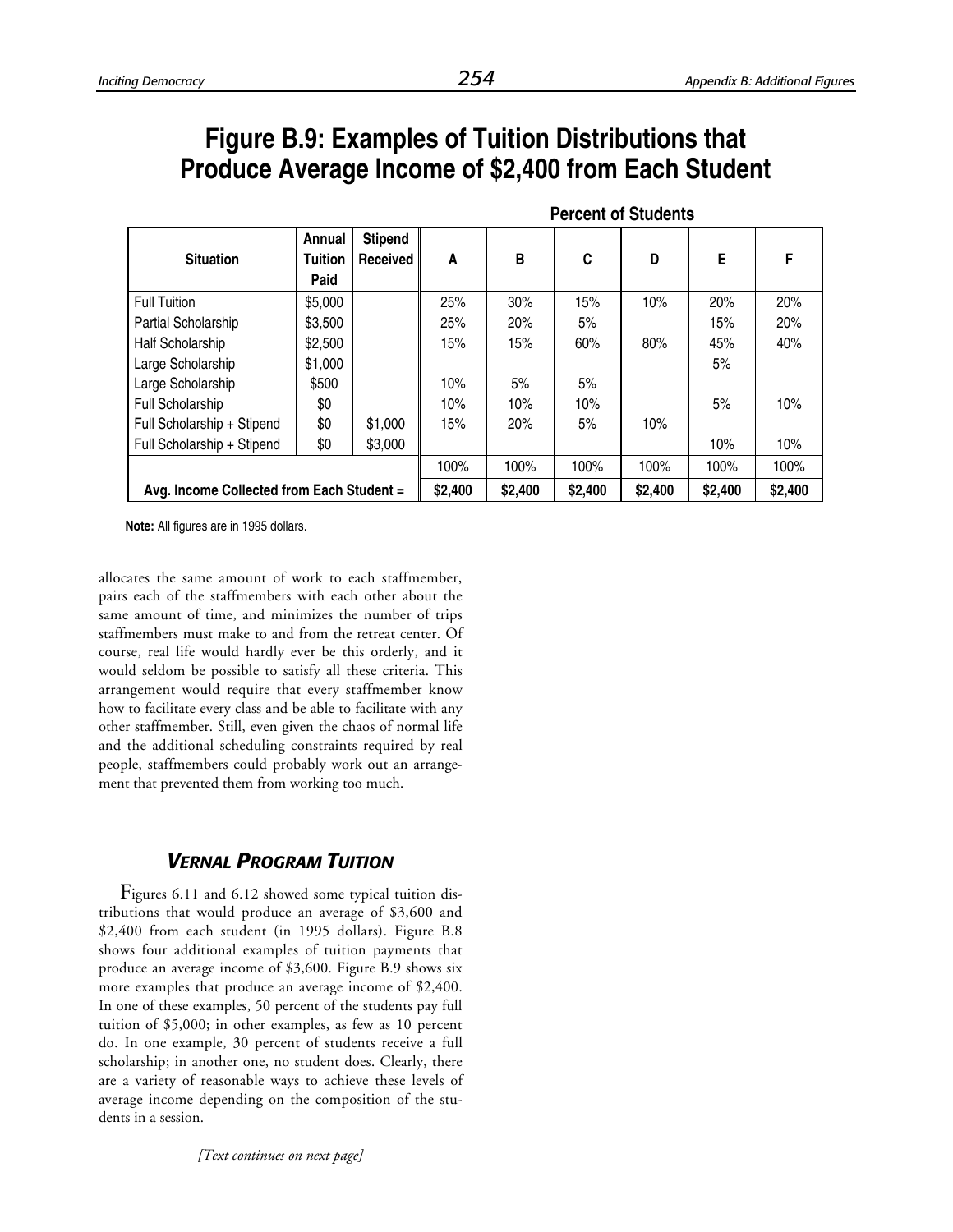### *VERNAL REGIONS AND CENTERS*

For the Vernal Project to transform all of society, there must be fundamental progressive social change in every part of the country to ensure most people can be directly influenced. To show this is possible, I divided the United States into ten Vernal regions and picked forty-five large and dispersed cities for the fifty Vernal centers. Because their metro areas have such large populations, Los Angeles and New York City would each have three centers and Chicago would have two. As much as possible, I chose each region so that it contains contiguous states that have some cultural kinship. I also tried to choose regions so they would all have approximately the same population — though this was impossible and the largest has three times the population of the smallest. I chose the fifty Vernal center sites so that they would span the country and each would encompass a population of more than 1.5 million people.

Figure B.10 is a map of the United States showing the ten regions and the fifty Vernal centers. I have drawn a circle with a radius of 75 miles around each center to indicate the approximate area that is within a reasonable frequent driving distance of each center.

Figure B.11 shows the population associated with each Vernal region and center.\* The figure lists the fifty Vernal centers (in bold type) and indicates which Census Bureau Metropolitan Statistical Areas (MSAs) and Primary Metropolitan Statistical Areas (PMSAs) are within 75 miles of each one. Also listed is the population of each metropolitan area and its percentage of the total U.S. population. For each Vernal region, I have indicated how much of the total population is near a Vernal center. At the bottom of each region is a sum of the population in the other MSAs in that region that are not within 75 miles of a Vernal center and the rural population that is outside of MSAs. These values are shaded to indicate they are not near a Vernal center.

In some cases, where there is relatively little population near a Vernal center, I have allocated to it an MSA that is farther away than 75 miles (indicated in italic type). Figure B.12 lists these MSAs and how far they are from their associated Vernal center. Ten of these fourteen MSAs are within 130 miles of their associated center.

I assume the Vernal team at these centers would devote special effort to include students from the distant areas. In some cases, this would require that the staffmembers drive or fly hundreds of miles. To minimize trips, staffmembers would need to carefully arrange their visits to study groups and internship sites.

Overall, if these were the locations of the fifty Vernal centers, they would, on average, address a population of

-

about three million people. Austin, Texas would address the smallest population of 1,620,436 and Philadelphia the largest population of 7,499,618. Overall, about two-thirds of the U.S. population would be within the realm of these fifty Vernal centers.

I have assumed that the one-third of the population that is outside of the listed MSAs would not be a part of the Vernal Project. I do not make this assumption because I want to exclude anyone from the Project or because I think the people in smaller cities or rural areas are unimportant. I make this assumption only because it is so difficult to design a Project that could cover all of this immense country and yet would consume few resources.

Still, even though the Vernal Project does not focus on these areas directly, it might still reach the people in the unserved areas through a number of processes:

(1) Since people in this country often move from place to place, some Vernal graduates would likely migrate to areas that do not have a Vernal center during the time they were actively working for change.

(2) As part of their efforts to expand their campaigns for change, Vernal graduates might deliberately travel to those areas that do not have a Vernal center and offer weekend workshops or consulting help to local activists.

(3) I assume that the reading lists and notes prepared by Vernal staffmembers for use in the Vernal Program would be put on the web for anyone to download and use. People in the unserved areas might create their own local educational programs using these materials.

(4) I assume the ideas and practices of Vernal graduates would spread through normal activist channels to activists working in every area of the country. Activists in areas not directly served would pick up these ideas and pass them on to others through their normal change work.†

*[Text continues on page 261]*

1

<sup>\*</sup> In this figure, states and cities are listed roughly in geographic order sweeping from west to east.

<sup>†</sup> Remember that the Vernal Project is merely a supplement to other activist work, not a replacement of it. I assume that most progressive activists would never attend a Vernal Education Program and many activists would never have any direct contact with a Vernal graduate.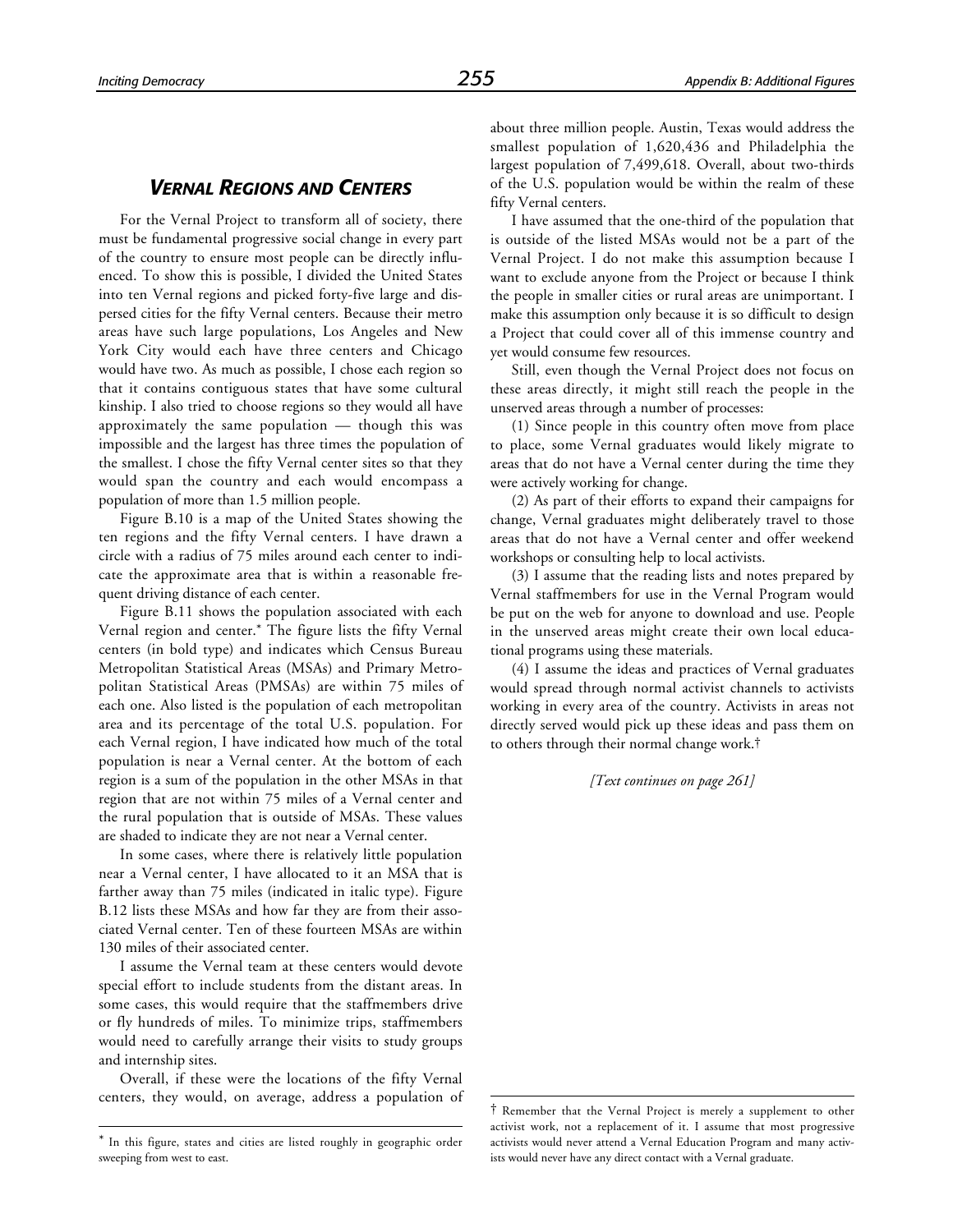# **Figure B.10: Map of Possible**

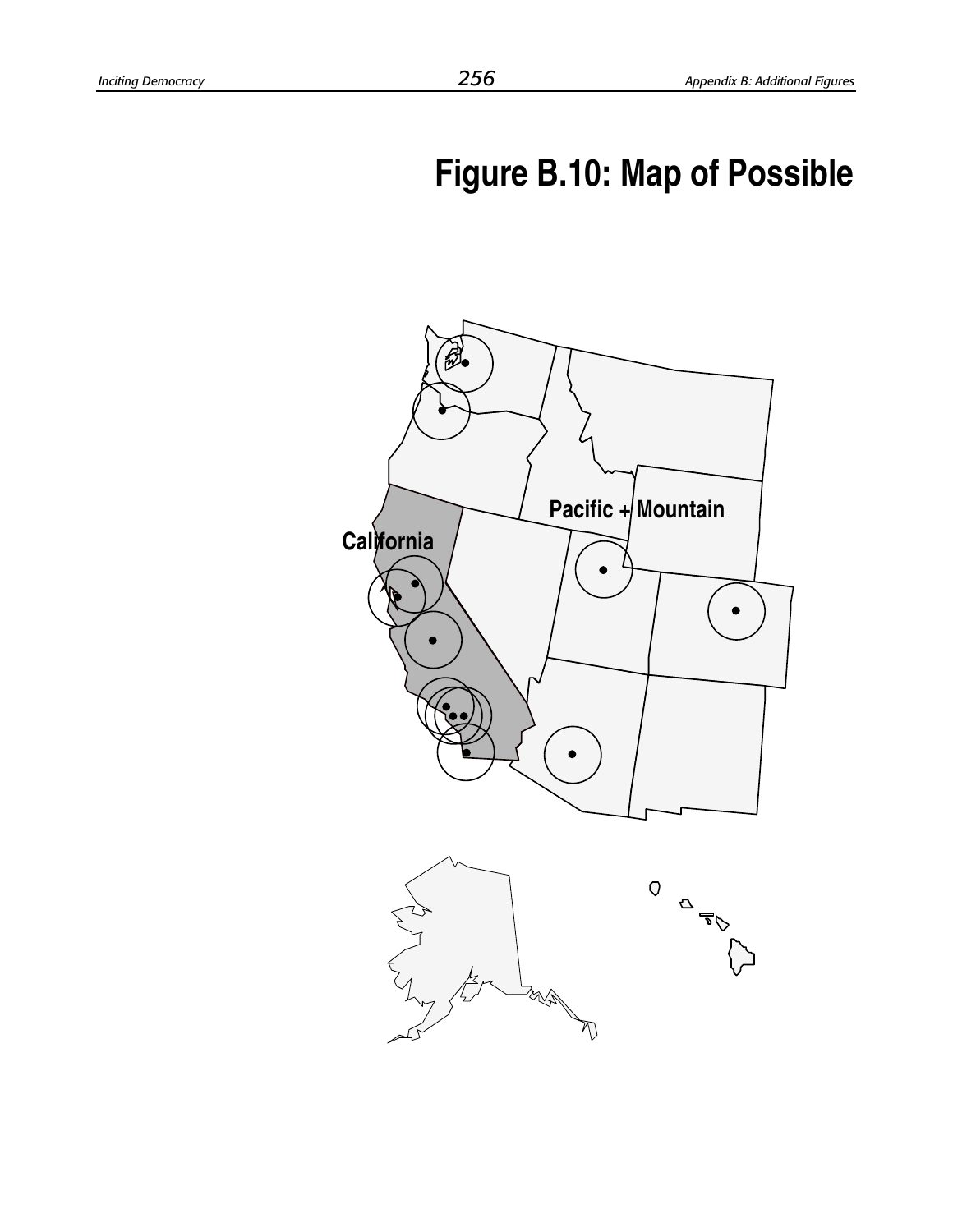# **Vernal Regions and Centers**

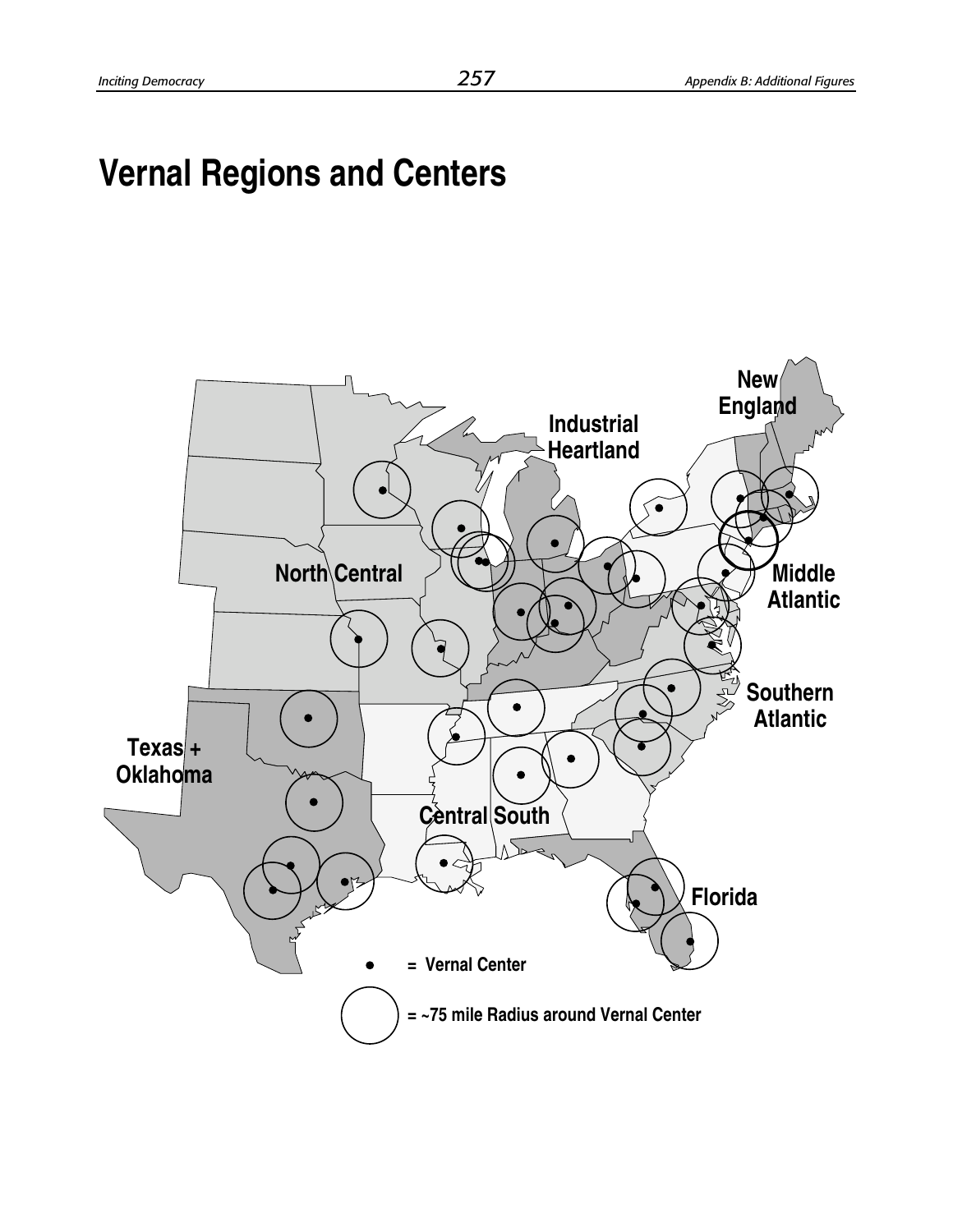Г

# **Figure B.11: Possible Vernal Regions, Vernal Centers, and their Associated Population**

|                                                  | <b>Estimated</b> |      | %          |
|--------------------------------------------------|------------------|------|------------|
| Region / Vernal Center /                         | Population       | Near | Total      |
| <b>Metropolitan Statistical Area</b>             | in July          | Vern | 1995       |
|                                                  | 1995             | $\%$ | Pop.       |
| California                                       | 28,851,864       | 91.4 | 11.0       |
| Oakland, CA                                      | 6,302,933        |      | 2.4        |
| Oakland, CA PMSA                                 | 2,195,411        |      | 0.8        |
| San Francisco, CA PMSA                           | 1,645,815        |      | 0.6        |
| San Jose, CA PMSA                                | 1,565,253        |      | 0.6        |
| Santa Rosa, CA PMSA                              | 414,569          |      | 0.2        |
| Vallejo-Fairfield-Napa, CA PMSA                  | 481,885          |      | 0.2        |
| Sacramento, CA                                   | 2,539,563        |      | 1.0        |
| Sacramento, CA PMSA                              | 1,456,955        |      | 0.6        |
| Yolo, CA PMSA                                    | 147,769          |      | 0.1        |
| Stockton-Lodi, CA MSA                            | 523,969          |      | 0.2        |
| Modesto, CA MSA                                  | 410,870          |      | 0.2        |
| Fresno, CA                                       | 2,003,071        |      | 0.8        |
| Fresno, CA MSA                                   | 844,293          |      | 0.3        |
| Merced, CA MSA                                   | 194,407          |      | 0.1        |
| Visalia-Tulare-Porterville, CA MSA               | 346,843          |      | 0.1        |
| Bakersfield, CA MSA (112 miles)                  | 617,528          |      | 0.2        |
| Los Angeles Area, CA                             | 15,362,165       |      | 5.8        |
| Los Angeles-Long Beach, CA PMSA                  | 9,138,789        |      | 3.5        |
| Orange County, CA PMSA                           | 2,563,971        |      | 1.0        |
| Riverside-San Bernardino, CA PMSA                | 2,949,387        |      | 1.1        |
| Ventura, CA PMSA                                 | 710,018          |      | 0.3        |
| San Diego, CA                                    | 2,644,132        |      | 1.0        |
| San Diego, CA MSA                                | 2,644,132        |      | 1.0        |
| <b>Rest of Region</b>                            | 2,713,616        |      | 1.0        |
| Pacific + Mountain                               | 13,403,760       | 51.3 | 5.1        |
| Seattle, WA                                      | 3,265,139        |      | 1.2        |
| Seattle-Bellevue-Everett, WA PMSA                | 2,197,451        |      | 0.8        |
| Tacoma, WA PMSA                                  | 648,994          |      | 0.2        |
| Bremerton, WA PMSA                               | 226,720          |      | 0.1        |
| Olympia, WA PMSA                                 | 191,974          |      | 0.1        |
| Portland, OR                                     | 2,021,982        |      | 0.8        |
| Portland-Vancouver, OR-WA PMSA<br>Salem, OR PMSA | 1,710,260        |      | 0.7<br>0.1 |
|                                                  | 311,722          |      |            |
| Salt Lake City, UT                               | 2,636,870        |      | 1.0        |
| Salt Lake City-Ogden, UT MSA                     | 1,199,323        |      | 0.5        |
| Provo-Orem, UT MSA                               | 298,789          |      | 0.1        |
| Las Vegas, NV-AZ MSA (419 miles)<br>Denver, CO   | 1,138,758        |      | 0.4        |
|                                                  | 2,916,187        |      | 1.1        |
| Denver, CO PMSA                                  | 1,831,308        |      | 0.7        |
| Boulder-Longmont, CO PMSA                        | 253,850          |      | 0.1        |
| Greeley, CO PMSA                                 | 148,014          |      | 0.1        |
| Colorado Springs, CO MSA                         | 465,800          |      | 0.2        |
| Fort Collins-Loveland, CO MSA                    | 217,215          |      | 0.1        |
| Phoenix, AZ                                      | 2,563,582        |      | 1.0        |
| Phoenix-Mesa, AZ MSA                             | 2,563,582        |      | 1.0        |
| <b>Rest of Region</b>                            | 12,724,429       |      | 4.8        |

|                                              | <b>Estimated</b>      |      | %          |
|----------------------------------------------|-----------------------|------|------------|
| Region / Vernal Center /                     | Population            | Near | Total      |
| <b>Metropolitan Statistical Area</b>         | in July               | Vern | 1995       |
|                                              | 1995                  | %    | Pop.       |
| Texas + Oklahoma                             | 14,580,005            | 66.0 | 5.5        |
| Stillwater, OK                               | 2,327,228             |      | 0.9        |
| Oklahoma City, OK MSA                        | 1,015,174             |      | 0.4        |
| Tulsa, OK MSA                                |                       |      | 0.3        |
|                                              | 746,500               |      |            |
| Enid, OK MSA                                 | 57,330                |      | 0.0        |
| Wichita, KS MSA (127 miles)                  | 508,224               |      | 0.2        |
| <b>Arlington, TX</b>                         | 4,548,211             |      | 1.7        |
| Dallas, TX PMSA                              | 2,957,910             |      | 1.1        |
| Fort Worth-Arlington, TX PMSA                | 1,491,965             |      | 0.6        |
| Sherman-Denison, TX MSA                      | 98,336                |      | 0.0        |
| Austin, TX                                   | 1,620,436             |      | 0.6        |
| Austin-San Marcos, TX MSA                    | 999,936               |      | 0.4        |
| Killeen-Temple, TX MSA                       | 289,903               |      | 0.1        |
| Waco, TX MSA (100 miles)                     | 200,111               |      | 0.1        |
| Bryan-College Station, TX MSA (105 miles)    | 130,486               |      | 0.0        |
| San Antonio, TX                              | 1,919,737             |      | 0.7        |
| San Antonio, TX MSA                          | 1,460,809             |      | 0.6        |
| Victoria, TX MSA (116 miles)                 | 79,992                |      | 0.0        |
| Corpus Christi, TX MSA (153 miles)           | 378,936               |      | 0.1        |
| Houston, TX                                  | 4,164,393             |      | 1.6        |
| Houston, TX PMSA                             | 3,710,844             |      | 1.4        |
| Galveston-Texas City, TX PMSA                | 237,533               |      | 0.1        |
| Brazoria, TX PMSA                            | 216,016               |      | 0.1        |
|                                              |                       |      |            |
| <b>Rest of Region</b>                        | 7,496,245             |      | 2.9        |
| <b>Central South</b>                         | 11,730,553            | 44.7 | 4.5        |
| Baton Rouge, LA                              |                       |      | 0.9        |
|                                              | 2,433,902<br>563,994  |      | 0.2        |
| Baton Rouge, LA MSA                          |                       |      | 0.5        |
| New Orleans, LA MSA                          | 1,315,294             |      | 0.1        |
| Lafayette, LA MSA                            | 365,857               |      |            |
| Houma, LA MSA                                | 188,757               |      | 0.1        |
| Memphis, TN                                  | 2,112,471             |      | 0.8        |
| Memphis, TN-AR-MS MSA                        | 1,068,891             |      | 0.4        |
| Jackson, TN MSA                              | 83,715                |      | 0.0        |
| Little Rock-North Little Rock, AR MSA (137 r | 543,568               |      | 0.2        |
| Jackson, MS MSA (213 miles)                  | 416,297               |      | 0.2        |
| Nashville, TN                                | 1,726,373             |      | 0.7        |
| Nashville, TN MSA                            | 1,093,836             |      | 0.4        |
| Clarksville-Hopkinsville, TN-KY MSA          | 189,477               |      | 0.1        |
| Chattanooga, TN-GA MSA (129 miles)           | 443,060               |      | 0.2        |
| Birmingham, AL                               | 1,891,031             |      | 0.7        |
| Birmingham, AL MSA                           | 881,761               |      | 0.3        |
| Tuscaloosa, AL MSA                           | 158,732               |      | 0.1        |
| Gadsden, AL MSA                              | 100,259               |      | 0.0        |
| Anniston, AL MSA                             | 117,263               |      | 0.0        |
| Huntsville, AL MSA (95 miles)                | 317,684               |      | 0.1        |
| Montgomery, AL MSA (91 miles)                | 315,332               |      | 0.1        |
| Atlanta, GA                                  | 3,566,776             |      | 1.4        |
| Atlanta, GA MSA                              | 3,431,983             |      | 1.3        |
| Athens, GA MSA<br><b>Rest of Region</b>      | 134,793<br>14,490,067 |      | 0.1<br>5.5 |

**Note**: Though relatively small, college town Stillwater, Oklahoma, is centrally located between three Oklahoma cities — Oklahoma City, Tulsa, and Enid — and Wichita, Kansas. Arlington, Texas, is about halfway between Dallas and Fort Worth. Baton Rouge, Louisiana is centrally located between New Orleans and Lafayette.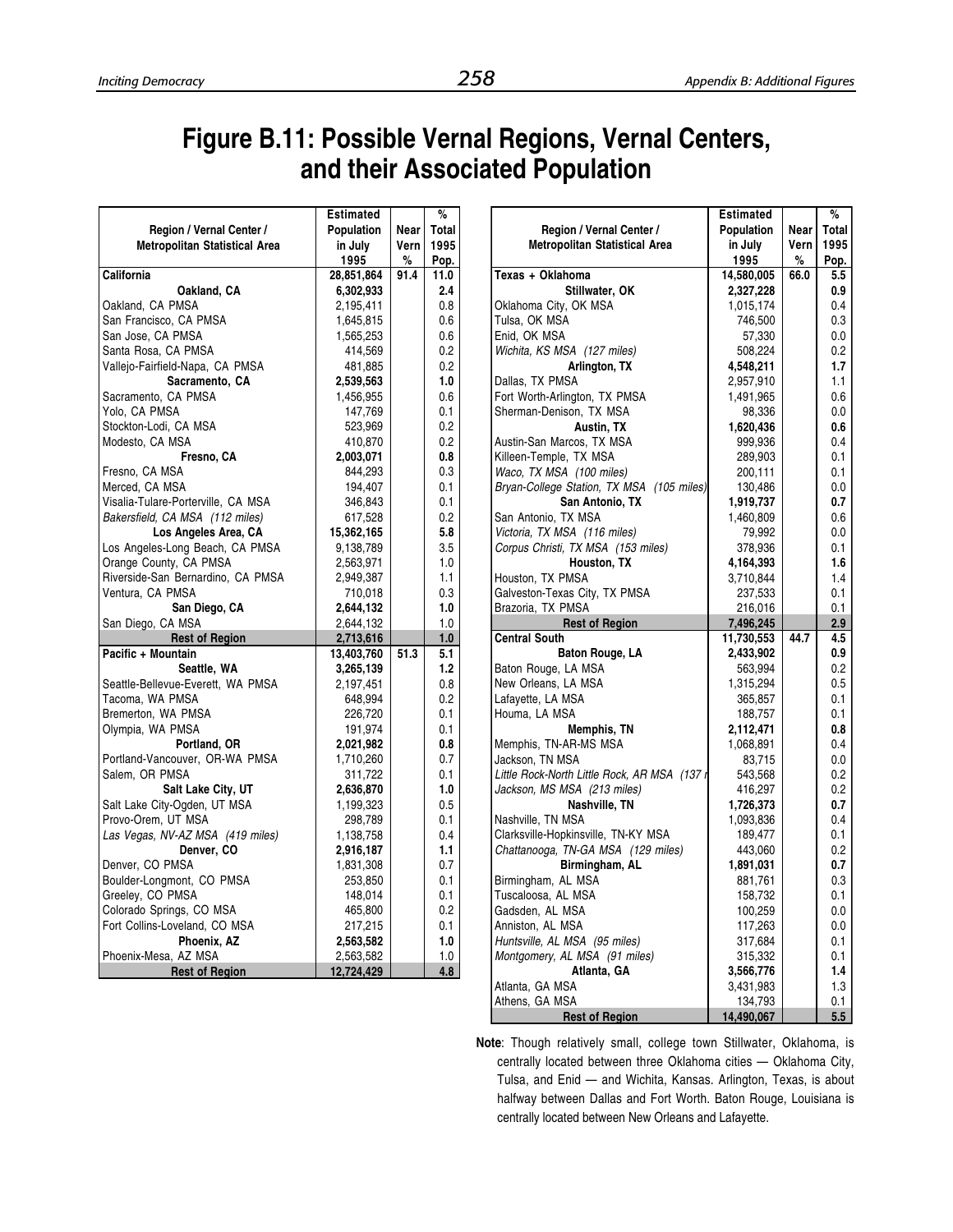# **Figure B.11 (continued)**

|                                           | <b>Estimated</b> |      | %     |
|-------------------------------------------|------------------|------|-------|
| Region / Vernal Center /                  | Population       | Near | Total |
| Metropolitan Statistical Area             | in July          | Vern | 1995  |
|                                           | 1995             | %    | Pop.  |
| <b>Southern Atlantic</b>                  | 16,166,089       | 70.0 | 6.1   |
| Columbia, SC                              | 1,670,939        |      | 0.6   |
| Columbia, SC MSA                          | 481,718          |      | 0.2   |
| Florence, SC MSA                          | 122,769          |      | 0.0   |
| Augusta-Aiken, GA-SC MSA                  | 453,209          |      | 0.2   |
| Sumter, SC MSA                            | 106,823          |      | 0.0   |
| Charleston-North Charleston, SC MSA (113  | 506,420          |      | 0.2   |
| Spartanburg, SC                           | 2,691,167        |      | 1.0   |
| Greenville-Spartanburg-Anderson, SC MSA   | 884,306          |      | 0.3   |
| Charlotte-Gastonia-Rock Hill, NC-SC MSA   | 1,289,177        |      | 0.5   |
| Hickory-Morganton-Lenoir, NC MSA          | 310,236          |      | 0.1   |
| Asheville, NC MSA                         | 207,448          |      | 0.1   |
| <b>Burlington, NC</b>                     | 2,228,986        |      | 0.8   |
| Greensboro--Winston-Salem--High Point, NO | 1,123,840        |      | 0.4   |
| Raleigh-Durham-Chapel Hill, NC MSA        | 995,256          |      | 0.4   |
| Danville, VA MSA                          | 109,890          |      | 0.0   |
| Williamsburg, VA                          | 2,467,881        |      | 0.9   |
| Norfolk-Virginia Beach-Newport News, VA-N | 1,540,446        |      | 0.6   |
| Richmond-Petersburg, VA MSA               | 927,435          |      | 0.4   |
| Washington, DC                            | 7,107,116        |      | 2.7   |
| Washington, DC-MD-VA-WV PMSA              | 4,509,932        |      | 1.7   |
| Baltimore, MD PMSA                        | 2,469,985        |      | 0.9   |
| Hagerstown, MD PMSA                       | 127,199          |      | 0.0   |
| <b>Rest of Region</b>                     | 6,911,920        |      | 2.6   |
| <b>North Central</b>                      | 18,437,359       | 52.3 | 7.0   |
| Kansas City, KS                           | 2,014,400        |      | 0.8   |
| Kansas City, MO-KS MSA                    | 1,663,453        |      | 0.6   |
| Topeka, KS MSA                            | 165,062          |      | 0.1   |
| Lawrence, KS MSA                          | 88,206           |      | 0.0   |
| St. Joseph, MO MSA                        | 97,679           |      | 0.0   |
| St. Louis, MO                             | 2,547,686        |      | 1.0   |
| St. Louis, MO-IL MSA                      | 2,547,686        |      | 1.0   |
| Minneapolis, MN                           | 2,994,558        |      | 1.1   |
| Minneapolis-St. Paul, MN-WI MSA           | 2,723,137        |      | 1.0   |
| St. Cloud, MN MSA                         | 158,802          |      | 0.1   |
| Rochester, MN MSA                         | 112,619          |      | 0.0   |
| Milwaukee, WI                             | 2,430,740        |      | 0.9   |
| Milwaukee-Waukesha, WI PMSA               | 1,457,939        |      | 0.6   |
| Racine, WI PMSA                           | 182,892          |      | 0.1   |
| Kenosha, WI PMSA                          | 139,938          |      | 0.1   |
| Sheboygan, WI MSA                         | 108,326          |      | 0.0   |
| Madison, WI MSA                           | 393,296          |      | 0.1   |
| Janesville-Beloit, WI MSA                 | 148,349          |      | 0.1   |
| Chicago, IL                               | 8,449,975        |      | 3.2   |
| Chicago, IL PMSA                          | 7,724,770        |      | 2.9   |
| Kankakee, IL PMSA                         | 102,046          |      | 0.0   |
| Gary, IN PMSA                             | 623,159          |      | 0.2   |
| <b>Rest of Region</b>                     | 16,825,979       |      | 6.4   |

**Note**: Columbia, South Carolina, is centrally located between two South Carolina cities — Charleston and Florence — and Augusta, Georgia. Though relatively small, Spartanburg, South Carolina, is centrally located between Greenville, South Carolina, and Charlotte, North Carolina. Also relatively small Burlington, North Carolina, is centrally located between Winston-Salem, Greensboro, Chapel Hill, Durham, and Raleigh. And tiny Williamsburg, Virginia is about halfway between Norfolk and Richmond.

|                                      | <b>Estimated</b> |      | %     |
|--------------------------------------|------------------|------|-------|
| Region / Vernal Center /             | Population       | Near | Total |
| <b>Metropolitan Statistical Area</b> | in July          | Vern | 1995  |
|                                      | 1995             | %    | Pop.  |
| <b>Industrial Heartland</b>          | 17,558,082       | 54.6 | 6.7   |
| Ann Arbor, MI                        | 6,483,941        |      | 2.5   |
| Ann Arbor. MI PMSA                   | 522,916          |      | 0.2   |
| Detroit, MI PMSA                     | 4,320,203        |      | 1.6   |
| Flint, MI PMSA                       | 436,381          |      | 0.2   |
| Lansing-East Lansing, MI MSA         | 437,633          |      | 0.2   |
| Jackson, MI MSA                      | 154.010          |      | 0.1   |
| Toledo, OH MSA                       | 612,798          |      | 0.2   |
| Indianapolis, IN                     | 2,128,524        |      | 0.8   |
| Indianapolis, IN MSA                 | 1,476,865        |      | 0.6   |
| Lafayette, IN MSA                    | 167,879          |      | 0.1   |
| Kokomo. IN MSA                       | 100,226          |      | 0.0   |
| Muncie, IN MSA                       | 118,577          |      | 0.0   |
| Terre Haute, IN MSA                  | 149,769          |      | 0.1   |
| Bloomington, IN MSA                  | 115,208          |      | 0.0   |
| Columbus, OH                         | 2,570,078        |      | 1.0   |
| Columbus, OH MSA                     | 1.437.512        |      | 0.5   |
| Mansfield, OH MSA                    | 176,154          |      | 0.1   |
| Dayton-Springfield, OH MSA           | 956,412          |      | 0.4   |
| Akron, OH                            | 4,032,365        |      | 1.5   |
| Akron, OH PMSA                       | 678,834          |      | 0.3   |
| Cleveland-Lorain-Elyria, OH PMSA     | 2,224,974        |      | 0.8   |
| Canton-Massillon, OH MSA             | 403,695          |      | 0.2   |
| Youngstown-Warren, OH MSA            | 602,608          |      | 0.2   |
| Sharon, PA MSA                       | 122,254          |      | 0.0   |
| Cincinnati, OH                       | 2,343,174        |      | 0.9   |
| Cincinnati, OH-KY-IN PMSA            | 1,591,837        |      | 0.6   |
| Hamilton-Middletown, OH PMSA         | 315,601          |      | 0.1   |
| Lexington, KY MSA                    | 435,736          |      | 0.2   |
| <b>Rest of Region</b>                | 14,592,979       |      | 5.6   |

**Note**: Ann Arbor, Michigan, is centrally located between four Michigan cities — Detroit, Flint, Lansing, and Jackson — and Toledo, Ohio. Akron, Ohio, is centrally located between Cleveland, Youngstown, and Canton.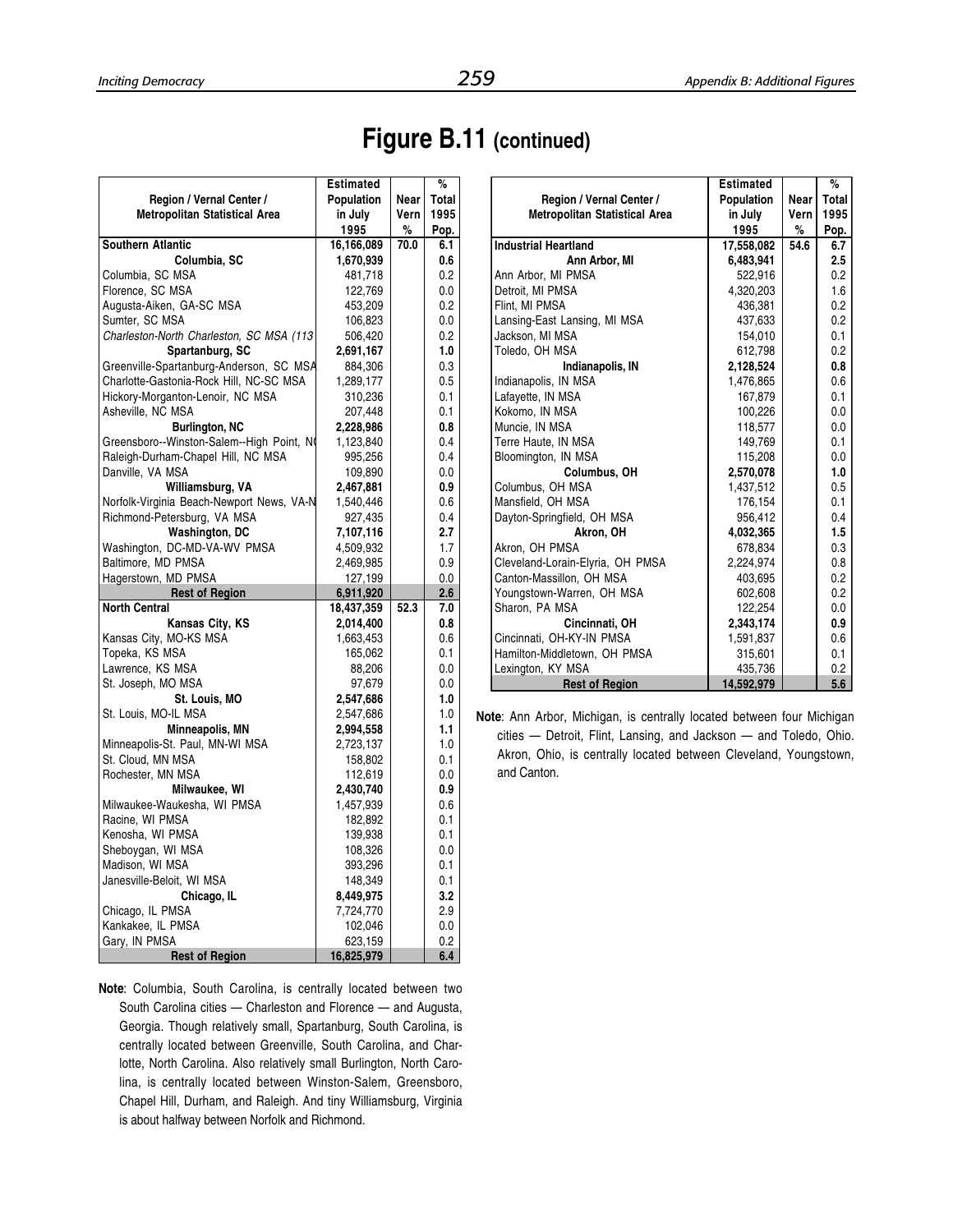**Estimated %**

# **Figure B.11 (continued)**

|                                           | <b>Estimated</b> |      | %       |
|-------------------------------------------|------------------|------|---------|
| Region / Vernal Center /                  | Population       | Near | Total   |
| Metropolitan Statistical Area             | in July          | Vern | 1995    |
|                                           | 1995             | %    | Pop.    |
| <b>Middle Atlantic</b>                    | 32,112,341       | 82.5 | 12.2    |
| Pittsburg, PA                             | 2,792,695        |      | 1.1     |
| Pittsburgh, PA MSA                        | 2,394,702        |      | 0.9     |
| Wheeling, WV-OH MSA                       | 157,349          |      | 0.1     |
| Johnstown, PA MSA                         | 240,644          |      | 0.1     |
| Philadelphia, PA                          | 7,499,618        |      | 2.9     |
| Philadelphia, PA-NJ PMSA                  | 4,950,866        |      | 1.9     |
| Vineland-Millville-Bridgeton, NJ PMSA     | 138,058          |      | 0.1     |
| Atlantic-Cape May, NJ PMSA                | 332,336          |      | 0.1     |
| Wilmington-Newark, DE-MD PMSA             | 546,063          |      | 0.2     |
| Allentown-Bethlehem-Easton, PA MSA        | 613,466          |      | 0.2     |
| Reading, PA MSA                           | 349,583          |      | 0.1     |
| Lancaster, PA MSA                         | 447,521          |      | 0.2     |
| Dover, DE MSA                             | 121,725          |      | 0.0     |
| New York, NY                              | 17,845,173       |      | 6.8     |
| New York, NY PMSA                         | 8,570,212        |      | 3.3     |
| Nassau-Suffolk, NY PMSA                   | 2,659,476        |      | 1.0     |
| Newburgh, NY-PA PMSA                      | 359,744          |      | 0.1     |
| Newark, NJ PMSA                           | 1,936,096        |      | 0.7     |
| Jersey City, NJ PMSA                      | 550,183          |      | 0.2     |
| Bergen-Passaic, NJ PMSA                   | 1,308,655        |      | 0.5     |
| Middlesex-Somerset-Hunterdon, NJ PMSA     | 1,080,450        |      | 0.4     |
| Trenton, NJ PMSA                          | 330,305          |      | 0.1     |
| Monmouth-Ocean, NJ PMSA                   | 1,050,052        |      | 0.4     |
| Rochester, NY                             | 2,272,568        |      | 0.9     |
| Rochester, NY MSA                         | 1,088,516        |      | 0.4     |
| Buffalo-Niagara Falls, NY MSA             | 1,184,052        |      | 0.5     |
| Albany, NY                                | 1,702,287        |      | 0.6     |
| Albany-Schenectady-Troy, NY MSA           | 873,361          |      | 0.3     |
| Glens Falls, NY MSA                       | 122,559          |      | 0.0     |
| Dutchess County, NY PMSA                  | 262,062          |      | 0.1     |
| Pittsfield, MA NECMA                      | 135,743          |      | 0.1     |
| Utica-Rome, NY MSA (93 miles)             | 308,562          |      | 0.1     |
| <b>Rest of Region</b>                     | 6,805,080        |      | 2.6     |
| <b>New England</b>                        | 10,460,300       | 78.6 | 4.0     |
| Hartford, CT                              | 4,491,528        |      | 1.7     |
| Hartford, CT NECMA                        | 1,115,223        |      | 0.4     |
| New Haven-Bridgeport-Stamford-Waterbury-  | 1,625,513        |      | 0.6     |
| New London-Norwich, CT NECMA              | 250,404          |      | 0.1     |
| Providence-Warwick-Pawtucket, RI NECMA    | 907,801          |      | 0.3     |
| Springfield, MA NECMA                     | 592,587          |      | 0.2     |
| Boston, MA                                | 5,968,772        |      | 2.3     |
| Boston-Worcester-Lawrence-Lowell-Brocktor | 5,768,968        |      | $2.2\,$ |
| Barnstable-Yarmouth, MA NECMA             | 199,804          |      | 0.1     |
| <b>Rest of Region</b>                     | 2,844,811        |      | 1.1     |

| Region / Vernal Center /                | Population  | Near | Total |
|-----------------------------------------|-------------|------|-------|
| Metropolitan Statistical Area           | in July     | Vern | 1995  |
|                                         | 1995        | %    | Pop.  |
| Florida                                 | 10,204,768  | 71.9 | 3.9   |
| Orlando, FL                             | 2,516,802   |      | 1.0   |
| Orlando, FL MSA                         | 1.390.574   |      | 0.5   |
| Ocala, FL MSA                           | 226.678     |      | 0.1   |
| Daytona Beach, FL MSA                   | 448.904     |      | 0.2   |
| Melbourne-Titusville-Palm Bay, FL MSA   | 450.646     |      | 0.2   |
| Tampa, FL                               | 3,272,372   |      | 1.2   |
| Tampa-St. Petersburg-Clearwater, FL MSA | 2,180,484   |      | 0.8   |
| Sarasota-Bradenton, FL MSA              | 525,806     |      | 0.2   |
| Punta Gorda, FL MSA                     | 129,381     |      | 0.0   |
| Lakeland-Winter Haven, FL MSA           | 436,701     |      | 0.2   |
| Fort Lauderdale, FL                     | 4,415,594   |      | 1.7   |
| Fort Lauderdale, FL PMSA                | 1,412,165   |      | 0.5   |
| Miami, FL PMSA                          | 2,031,336   |      | 0.8   |
| West Palm Beach-Boca Raton, FL MSA      | 972,093     |      | 0.4   |
| <b>Rest of Region</b>                   | 3,979,387   |      | 1.5   |
| <b>Population Near Vernal Centers</b>   | 173,505,121 |      | 66.0  |
| <b>Total Population in All MSAs</b>     | 209,595,501 |      | 79.7  |
| <b>Total Vernal Centers</b>             | 50          |      |       |
| Minimum Population near a Vernal Center | 1,620,436   | 0.6  |       |
| Maximum Population                      | 7,499,618   | 2.9  |       |
| Median Population                       | 2,667,650   | 1.0  |       |
| Mean Population                         | 3,470,102   | 1.3  |       |
| <b>Standard Deviation</b>               | 1,601,359   | 0.6  |       |
| Harmonic Mean Population                | 2,884,822   | 1.1  |       |

**Note**: Fort Lauderdale, Florida, is centrally located between Miami and West Palm Beach.

**Source**: Population estimates for July 1, 1995 are from the Census Bureau as reported on December 30, 1986.

Note: A more detailed version of this figure is available at <<http://www.vernalproject.org>>.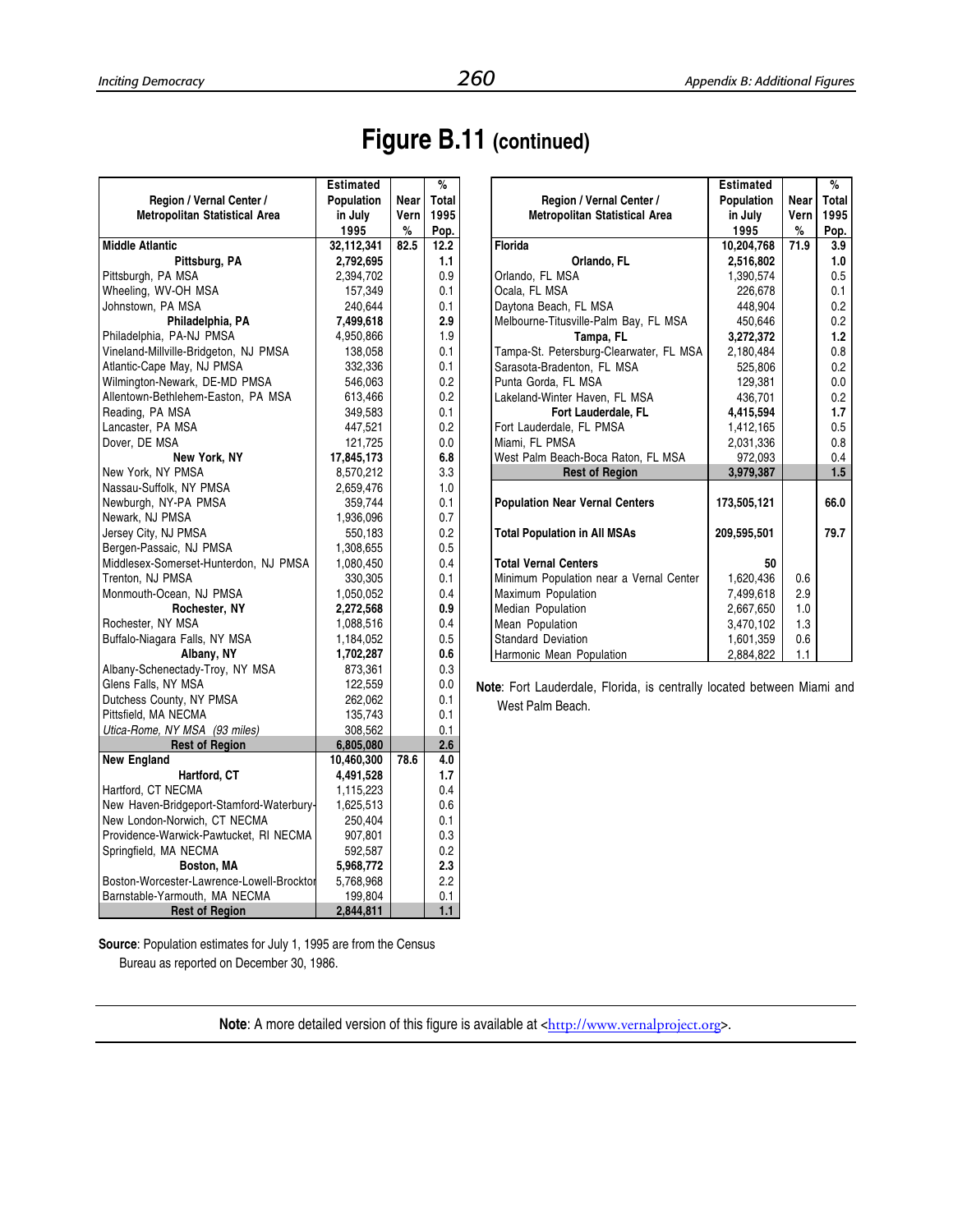It is also possible that ten or twenty years into Vernal Phase 3 (Vernal Year 30 or 40), when the Vernal centers were strong and operating well, that the staffmembers could occasionally travel farther than 75 miles to recruit students, arrange internships, support study groups, and facilitate workshops. This might enable the Vernal Project to reach many excluded cities and more people who live in rural areas. If every Vernal center could periodically reach out 200 miles in every direction (instead of just 75 miles), then the fifty centers could reach almost all of the country. Only the states of Hawaii and Alaska and rural areas in northern Maine, the western plains, and the Rocky Mountains would be missed. If this were possible, the Vernal Project could then directly reach perhaps 90 – 95 percent of the total population.

### **Figure B.12: Distant MSAs Associated with Vernal Centers**

| <b>Vernal Center</b> | Distant MSA                                              | Distance<br>(Miles) |
|----------------------|----------------------------------------------------------|---------------------|
| Fresno, CA           | Bakersfield, CA MSA                                      | 112                 |
| Salt Lake City, UT   | Las Vegas, NV-AZ MSA                                     | 419                 |
| Stillwater, OK       | Wichita, KS MSA                                          | 127                 |
| Austin, TX           | Waco, TX MSA<br>Bryan-College Station, TX MSA            | 100<br>105          |
| San Antonio, TX      | Victoria, TX MSA<br>Corpus Christi, TX MSA               | 116<br>153          |
| Memphis, TN          | Little Rock-North Little Rock, AR MSA<br>Jackson, MS MSA | 137<br>213          |
| Nashville, TN        | Chattanooga, TN-GA MSA                                   | 129                 |
| Birmingham, AL       | Huntsville, AL MSA<br>Montgomery, AL MSA                 | 95<br>91            |
| Columbia, SC         | Charleston-North Charleston, SC MSA                      | 113                 |
| Albany, NY           | Utica-Rome, NY MSA                                       | 93                  |

nal region\* — generally in the most progressive regions first. These lead centers then establish centers in the rest of the region.†

I have assumed that the first center would be in Oakland, California to cover the San Francisco Bay Area. This would be the only center in Phase 1 of the project (Vernal Years 1 to 5). In each of the first two years, it would facilitate just a single session. The center would grow slowly over the next few years, facilitating only two sessions in Year 3 and three in Year 4. This would provide adequate time for the staffmembers to arrange retreat center rentals, establish relationships with internship organizations, attract students, and learn to work together as a team.

In the first three years, the team would comprise only three full-time equivalent (FTE) staffmembers, but in Year 4 it would have a full staff of four FTE. By the fourth

year, I assume the Oakland staffmembers would feel comfortable working together and their work procedures would be well established. Moreover, by that time the center should have established a good reputation in its area, making it relatively easy to attract new students.

In Year 5, the Oakland center would reach its full capacity of four sessions. In this year, it would also initiate the process of replicating the Vernal Program to other regions. As the first center, the Oakland center would have the special responsibility of seeding all the other regions. In Year 5, the Oakland center would hire the first new staff preparer who would then hire and prepare staffmembers for a new center in Philadelphia. Oakland staffmembers would also travel to Philadelphia at the end of this year to investigate possible internship organizations and retreat centers and to transmit their experiences to the new Philadelphia staffmembers.‡

*[Text continues on page 264]*

### *VERNAL CENTER REPLICATION*

For the Vernal Project to be successful, it must rapidly establish fifty Vernal centers all across the country so that a critical mass of graduates are all working together and can see they are not alone in their efforts. Figures B.13 and B.14 show one possible way to propagate Vernal centers across the country. In this model, Vernal centers are first established in the largest and most progressive cities in each Ver-

\* Note that some Vernal centers are located in relatively small cities that are located between large cities.

 $\overline{a}$ 

<sup>†</sup> In choosing the order and pace of replication, I had to balance the requirement that the Vernal Project expand rapidly against the imperative to minimize costs. I painstakingly adjusted the values in Figures B.13, B.14, B.15, B.16, B.17, B.18, and 6.12 to ensure they were reasonable, self-consistent, and resulted in the lowest overall cost.

<sup>‡</sup> One of the Oakland staffmembers might become the first new staff preparer. The Oakland center would then hire a new staffmember to replace this person. Also, some of the Oakland staffmembers might decide to move to Philadelphia and become the first staffmembers there.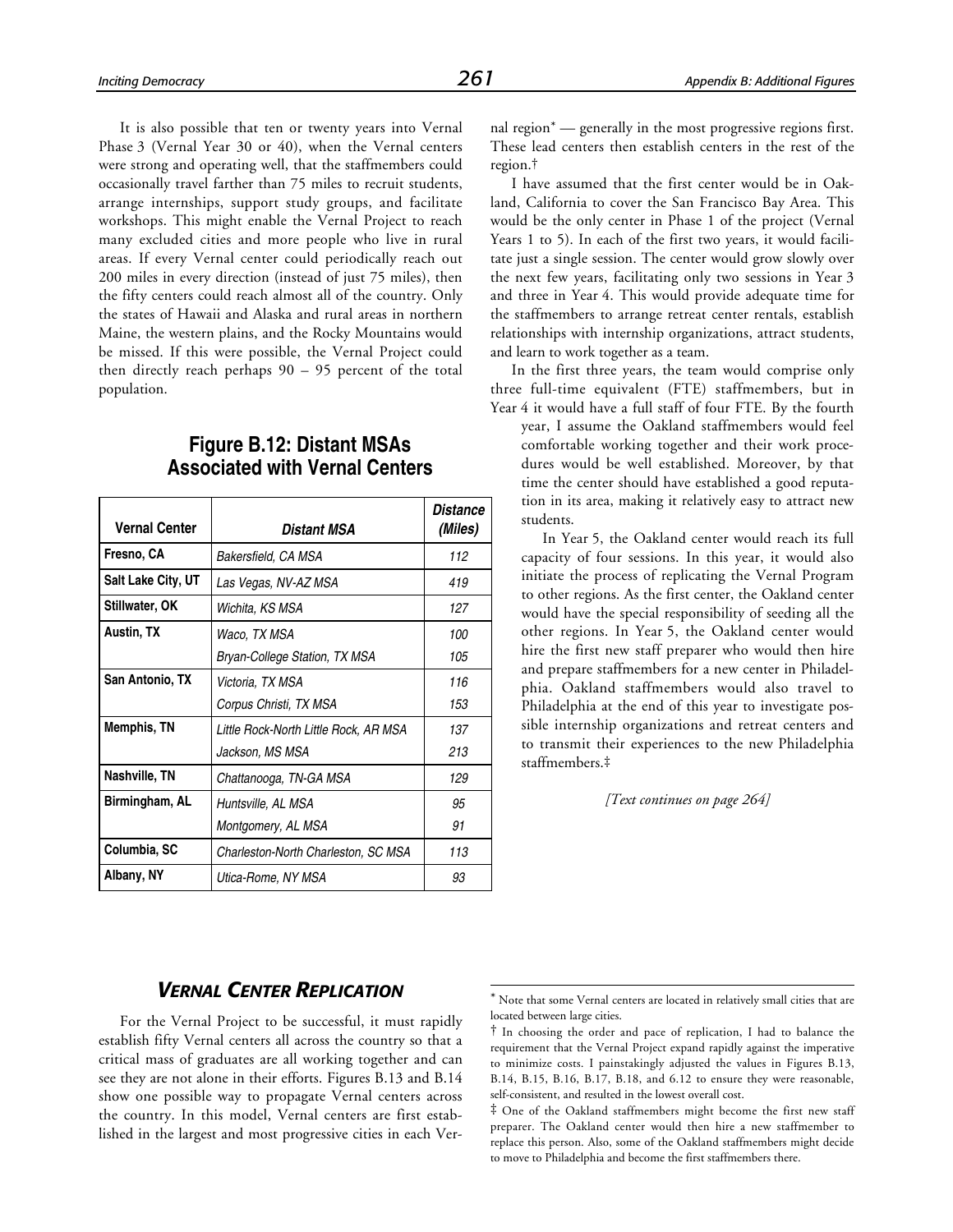# **Figure B.13: Possible Number of Vernal Sessions Beginning Each Year by Region and Center**

|                  |                 | <b>Number of Vernal Sessions</b>                                      |                                    |                                    |                       |                               |                                       |                               |                                            |                                    |                 |  |
|------------------|-----------------|-----------------------------------------------------------------------|------------------------------------|------------------------------------|-----------------------|-------------------------------|---------------------------------------|-------------------------------|--------------------------------------------|------------------------------------|-----------------|--|
|                  | Vern            |                                                                       |                                    |                                    |                       | Each Year by Region           |                                       |                               |                                            |                                    | Tot.            |  |
|                  | Proj            |                                                                       |                                    |                                    |                       | Region                        |                                       |                               |                                            |                                    | Per             |  |
|                  | Pha Year        | California                                                            | <b>MidAtlantic</b>                 | <b>NCentral</b>                    | IndHeart              | <b>PacMnt</b>                 | <b>TexOkl</b>                         | <b>SAtlantic</b>              |                                            | CenSouth NEngFlorida               | Year            |  |
|                  |                 | I٥                                                                    | P                                  | C                                  | A                     | S                             | H                                     | $\overline{\mathsf{w}}$       | A                                          | B<br>F                             |                 |  |
|                  |                 | a                                                                     | h                                  | h                                  | n                     | е                             | $\mathbf{o}$                          | a                             |                                            | It.<br>$\mathbf{o}$                |                 |  |
|                  |                 | k                                                                     |                                    |                                    | n                     | a                             | u                                     | S                             |                                            | S                                  |                 |  |
|                  |                 |                                                                       |                                    | c                                  |                       | t                             | s                                     | h                             | а                                          | t                                  |                 |  |
| 1                | 1               |                                                                       | а                                  | a                                  | А                     |                               |                                       |                               | n                                          | $\mathbf{o}$<br>L                  |                 |  |
|                  | $\overline{2}$  |                                                                       | d                                  | g                                  | r                     |                               | o                                     | n                             |                                            | n<br>a                             |                 |  |
|                  | 3               | $\overline{c}$                                                        | е                                  | $\mathbf{o}$                       | b                     | e                             | n                                     | g                             | a                                          | u                                  |                 |  |
|                  |                 | 3                                                                     |                                    |                                    | $\mathbf{o}$          |                               |                                       | t                             |                                            | d                                  | 2<br>3          |  |
|                  | 5               | 4                                                                     |                                    |                                    | r                     |                               |                                       | O                             |                                            | е                                  | 4               |  |
| $\overline{2}$   | 6               | $\overline{4}$                                                        | 1                                  |                                    |                       |                               |                                       | n                             |                                            | r                                  | 5               |  |
|                  | 7               | 4                                                                     |                                    |                                    |                       |                               |                                       |                               |                                            | d                                  | 6               |  |
|                  | 8               | 4                                                                     |                                    |                                    |                       |                               |                                       |                               |                                            | a                                  | 8               |  |
|                  | 9               | 4 2                                                                   | 3                                  |                                    |                       |                               |                                       |                               |                                            |                                    | 13              |  |
|                  | 10              | 4 4 2                                                                 | 4                                  | 3                                  | $\overline{2}$        |                               |                                       |                               |                                            | е                                  | 21              |  |
|                  | $\overline{11}$ | 4 4 4 2                                                               | $\overline{4}$                     | $\overline{4}$                     | 3                     | $\overline{2}$                | 1                                     |                               |                                            |                                    | $\overline{29}$ |  |
|                  | 12              | 4 4 4 2<br>4                                                          | 4                                  | 4                                  | 4                     | 3                             | 2                                     |                               |                                            |                                    | 37              |  |
|                  | 13              | $\overline{2}$<br>4<br>4<br>4<br>4<br>4                               | $\overline{c}$<br>4                |                                    | 4                     | 4                             | 3                                     | 2                             | 2                                          | 1                                  | 48              |  |
|                  | 14              | $\overline{2}$<br>4<br>4<br>4<br>4<br>4<br>4                          | 4 4 2                              | $\overline{2}$<br>4                | 4 2                   | 4                             |                                       | 3                             | 3                                          | $\overline{2}$<br>1                | 65              |  |
|                  | 15              | 4<br>4<br>4<br>4<br>4<br>4<br>4                                       | 4<br>$\overline{4}$<br>4<br>-2     | 4<br>4 2                           | 4 4 2                 | 4 2                           |                                       | 4                             | 4                                          | 3<br>$\sqrt{2}$                    | 85              |  |
|                  | 16              | 4<br>4<br>4<br>Δ<br>Δ<br>4<br>4                                       | $\overline{2}$<br>4<br>4<br>4<br>4 | 4<br>4 2<br>4                      | 4 2<br>4<br>4         | 4 <sub>2</sub><br>4           | 4 2                                   | 4                             | 4                                          | $\boldsymbol{3}$<br>$\overline{4}$ | 105             |  |
|                  | 17              | 4                                                                     | 4<br>2                             | 4<br>$\overline{2}$<br>4<br>4<br>4 | 4<br>2<br>4<br>4      | 4<br>4<br>4                   | $\overline{4}$<br>$\overline{2}$<br>4 | 4 2                           | 4 2                                        | 4<br>4                             | 128             |  |
|                  | 18              | 4                                                                     | 2<br>4<br>Δ<br>4                   | 4<br>4<br>4<br>4                   | 4<br>4                | $\overline{2}$<br>4<br>4<br>4 | $\overline{2}$<br>4<br>4<br>4         | $\overline{2}$<br>4<br>4      | $\overline{2}$<br>4<br>4                   | 4<br>$\overline{2}$<br>4           | 154             |  |
|                  | 19              | Δ                                                                     | Δ                                  | Δ<br>Δ<br>Δ                        | Δ<br>Δ                | 2<br>4<br>Δ<br>Δ              | 2<br>4<br>4<br>Δ<br>Δ                 | $\overline{2}$<br>4<br>4<br>Δ | $\overline{4}$<br>$\overline{2}$<br>4<br>Δ | 4<br>42<br>4                       | 178             |  |
|                  | 20              | 4                                                                     |                                    |                                    |                       |                               |                                       |                               | 2<br>4                                     | 4 2<br>4<br>4<br>4                 | 194             |  |
| $\overline{3}$   | 21              | 4<br>4<br>4<br>4<br>Δ<br>4<br>Δ                                       | 4<br>Δ<br>Δ                        | 4<br>Δ<br>Δ                        | Δ<br>Δ<br>Δ<br>4      | 4<br>Δ<br>Δ<br>4              | 4<br>4<br>4<br>Δ                      | 4<br>Δ<br>4                   | 4<br>4<br>Δ<br>Δ                           | 4<br>4<br>4                        | 200             |  |
|                  | 22              | 4<br>Δ                                                                |                                    |                                    |                       |                               |                                       |                               |                                            | 4<br>4<br>$\overline{4}$<br>Δ      | 200             |  |
|                  | 23              | 4                                                                     |                                    |                                    |                       |                               |                                       |                               |                                            | 44<br>4<br>Δ                       | 200             |  |
|                  | 24              | 4<br>4<br>4                                                           |                                    |                                    | 4                     |                               |                                       |                               | 4                                          | $4\overline{4}$<br>4<br>4          | 200             |  |
|                  | 25              | 4<br>4<br>4<br>4<br>4<br>4                                            |                                    |                                    |                       |                               |                                       |                               |                                            | 4<br>4                             | 200             |  |
|                  | 26              | $\overline{\Lambda}$<br>$\overline{\Lambda}$<br>4<br>Δ<br>Δ<br>4<br>Δ |                                    | $\Lambda$<br>л                     | Δ                     |                               | Δ                                     |                               |                                            | $4\overline{4}$<br>Δ<br>4          | 200             |  |
|                  | 27              | Δ<br>Δ                                                                |                                    |                                    | Δ                     |                               |                                       |                               | Λ<br>Δ                                     | 4<br>4<br>4<br>-4                  | 200             |  |
|                  | 28              | 4<br>4                                                                |                                    |                                    |                       |                               |                                       |                               |                                            | 44<br>4                            | 200             |  |
|                  | 29              | 44<br>4<br>4<br>4<br>4<br>4                                           | 4<br>4<br>4<br>4<br>4              | 4<br>4<br>4<br>4<br>4              | 4<br>4<br>4<br>4      | 4<br>4<br>4                   | 4<br>4<br>4                           | 4<br>4<br>4                   | 4<br>4                                     | 44<br>4<br>4<br>4                  | 200             |  |
|                  | 30              | 44<br>4<br>4<br>4<br>4<br>4                                           | 4<br>4<br>4<br>4<br>4<br>4<br>4    | 4<br>4<br>4<br>4<br>4<br>4         | 4<br>4<br>4<br>4<br>4 | 4<br>4<br>4<br>4              | 4<br>4<br>Δ<br>Δ                      | 4<br>Δ<br>Δ                   | 4<br>Δ<br>4<br>Δ                           | 4<br>4<br>4<br>4<br>4              | 200             |  |
| <b>Total for</b> | first 30 years  |                                                                       |                                    |                                    |                       |                               |                                       |                               |                                            |                                    | 3087            |  |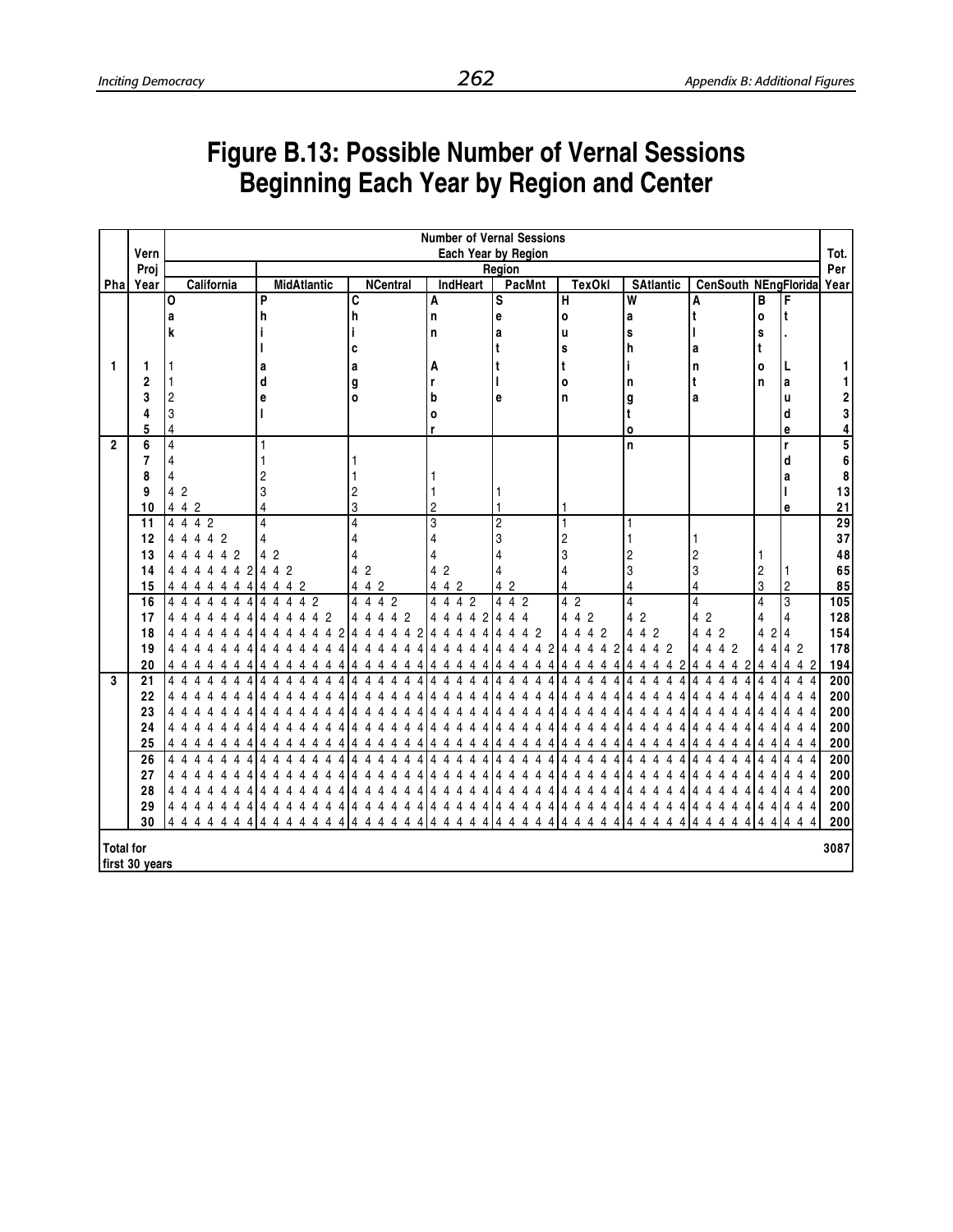# **Figure B.14: Possible Replication of Vernal Centers**

| <b>TexOkl</b><br>Calif<br>NCentral   IndHeart   PacMnt<br><b>SAtlan</b><br>Yr<br><b>MAtlan</b><br><b>CSouth</b><br><b>Florida</b><br><b>NEngld</b>                                                                                                                                         |                           |
|--------------------------------------------------------------------------------------------------------------------------------------------------------------------------------------------------------------------------------------------------------------------------------------------|---------------------------|
|                                                                                                                                                                                                                                                                                            |                           |
| <b>Oakland</b><br>1<br>$\boldsymbol{2}$<br>3<br>4                                                                                                                                                                                                                                          |                           |
| 5<br>6<br><b>Oakland</b><br>-> Philadelphia<br>7<br>-------------> Chicago A<br><b>Oakland</b><br>-------------------------------> Ann Arbor<br>8<br><b>Oakland</b><br><b>Oakland</b><br>9<br>Oakland<br>--> Sacramento<br>10 Oakland<br><b>Oakland</b><br>--> Los Angeles A<br>11 Oakland |                           |
| <b>Oakland</b><br>--> Los Angeles B<br>12 Oakland                                                                                                                                                                                                                                          |                           |
| <b>Oakland</b><br>--> Los Angeles C                                                                                                                                                                                                                                                        |                           |
| 13 Oakland<br><b>Oakland</b><br>--> San Diego<br>Philadelphia -- > New York A                                                                                                                                                                                                              |                           |
| 14 Oakland<br><b>Oakland</b><br>--> Fresno                                                                                                                                                                                                                                                 |                           |
| Philadelphia --> New York B<br>Chicago A --> Chicago B<br><b>Ann Arbor --&gt; Akron</b>                                                                                                                                                                                                    |                           |
| Philadelphia --> New York C<br>15<br>Chicago A --> Minneapolis<br>Ann Arbor --> Columbus<br>Seattle --> Denver                                                                                                                                                                             |                           |
| Philadelphia --> Pittsburgh<br>16<br>Chicago A --> St. Louis<br><b>Ann Arbor --&gt; Cincinnati</b><br>Seattle --> Phoenix<br>Houston --> Arlington                                                                                                                                         |                           |
| 17<br>Philadelphia --> Rochester<br>Chicago A --> Milwaukee<br>Ann Arbor --> Indianapolis<br>Houston --> San Antonio<br>Washington --> Williamsburg                                                                                                                                        |                           |
| Atlanta --> Baton Rouge<br>18<br>Philadelphia --> Albany                                                                                                                                                                                                                                   |                           |
| Chicago A --> Kansas City<br>Seattle --> Portland<br><b>Houston</b> --> Austin<br>Washington --> Burlington<br>Atlanta --> Memphis<br><b>Boston --&gt; Hartford</b>                                                                                                                        |                           |
| 19<br>Seattle --> Salt Lake City                                                                                                                                                                                                                                                           |                           |
| Houston --> Stillwater<br>Washington --> Spartanburg<br>Atlanta --> Nashville                                                                                                                                                                                                              |                           |
|                                                                                                                                                                                                                                                                                            | Ft. Lauderdale --> Tampa  |
| 20<br>Washington --> Columbia<br>Atlanta --> Birmingham                                                                                                                                                                                                                                    | Ft. Lauderdale -> Orlando |

**Note**: The lead center in each region is shown in **bold type**.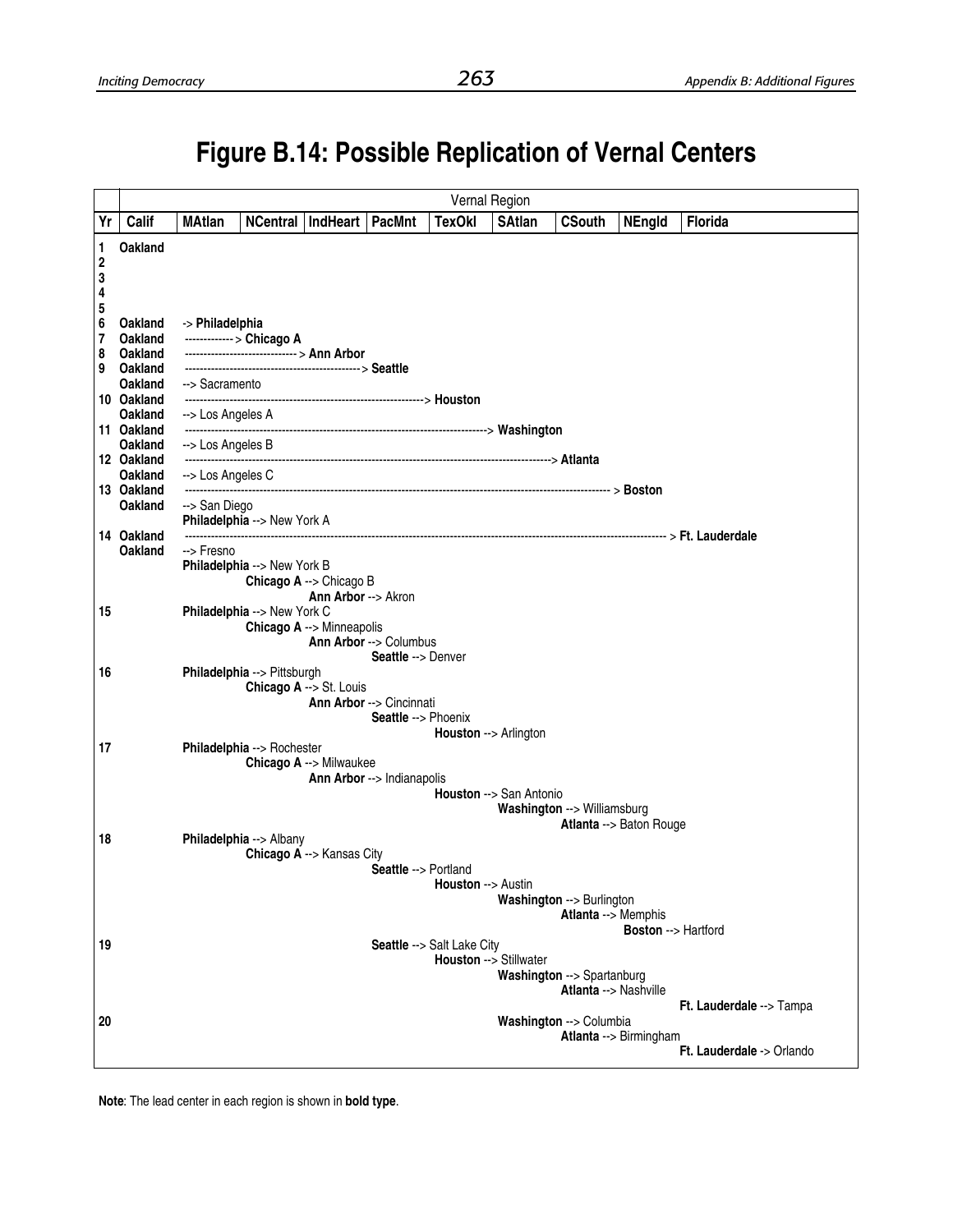In Year 6 (the beginning of Phase 2), the Oakland center would continue to facilitate a regular workload of four sessions and the new center in Philadelphia would facilitate a single session. In this year, the Oakland center and the new staff preparer would also establish a new Vernal center in Chicago. In Year 7, the Oakland center and the new staff preparer would establish a new Vernal center in Ann Arbor, Michigan. The Philadelphia and Chicago centers would each facilitate a single session, and the Oakland center would continue to facilitate four sessions.

In Year 8, the new Ann Arbor center and the Chicago center would each facilitate one session, and the Philadelphia center would facilitate two sessions. The Oakland center would continue to facilitate four sessions. By this time, the process of establishing new centers should be more routine and much easier. So in this year, the Oakland center and the new staff preparer would establish new centers in two cities: Seattle and Sacramento.

Since Sacramento is close to Oakland, and since the program in Oakland would be several years old by then and have developed a good reputation, it should be easier to arrange internships in Sacramento, find a good retreat center, and attract students. The Sacramento center would be the second center in the California region, so with its establishment, it would also be time to hire a regional administrator.

With support from the Oakland center and the regional administrator, the Sacramento center should have a big head start in getting established. So I assume it would be able to facilitate two sessions in its first year (Year 9) and four in its second year. In Year 9 there would also be a second new staff preparer to help hire, prepare, and support all the new staffmembers.

As shown in Figures B.13 and B.14, this procedure would continue until all fifty centers were established and each was facilitating a full load of sessions. The Oakland center would continue through Year 14 to establish centers in new regions (Houston, Washington, Atlanta, Boston, and Ft. Lauderdale) as well as new centers in the California region.

Each newly formed center in a region would facilitate just one session in its early years and slowly work up to full capacity. Once the first center in a region had reached full capacity, it would then help establish new centers in that region every year. For example, in Year 13, the Philadelphia center (which would then be eight years old) would help establish a new center in New York City. In Year 14, the Philadelphia center would establish a second center in New York City, the Chicago center would establish a second center in Chicago, and the Ann Arbor center would establish a new center in Akron, Ohio. In Year 15, the Philadelphia center would help establish a third new center in New York City, the Chicago center would establish a center in Minneapolis, Minnesota, the Ann Arbor center would establish a center in Columbus, Ohio, and the Seattle center would establish a center in Denver, Colorado.

As soon as there were two centers in a region, a regional administrator would be hired to provide accounting and payroll services and to coordinate cooperation between all the centers. Another 0.5 FTE administrator would be hired for each additional new center until there were twenty-five FTE in all. As the total number of Vernal staff grew, there would also be additional new staff preparers to help hire, prepare, and support the new employees. After the initial start-up period, there would be four new staff preparers. I assume that, with support from the regional administrators and new staff preparers, the second and subsequent centers in each region should be able to facilitate two sessions in their first year of operation and then jump to full capacity in their second year.

By following this rapid growth trajectory, the replication process could be fully completed in Vernal Year 21, the first year of Phase 3. The total number of sessions held each year would grow from just five in Year 6 to two hundred in Year 21. The total number of students entering each year would grow from 150 to 6,000.

Figure B.15 summarizes the number of sessions that would start in each region for the first thirty years.

### *NUMBER OF VERNAL STAFFMEMBERS*

Figures B.16 and B.17 show the number of Vernal staffmembers and regional administrators required during the first thirty years of the Vernal Project in each region. Figure B.18 totals these values and indicates how many new staffmembers must be hired each year, assuming that an average staffmember leaves after six years (plus or minus two years). It also shows how many of these slots might be filled with Vernal graduates assuming that one graduate from each session would be available four years after that session had ended (plus or minus one year). With these assumptions, there would be more graduates available to become Vernal staffmembers than would be needed in every year after Year 14.

Figure B.18 also shows the number of staffmembers needed in the development phases. In the last year of Development Phase 1 and all three years of Development Phase 2, I assume there would be at least three people working together to promote the Vernal Project, develop the curriculum and workshop agendas, arrange internships, and facilitate the test sessions. However, I assume much of their effort would be volunteered. This figure only shows the number of paid staffmembers: one half-time person in the last year of Vernal Development Phase 1, one person in Year Prep-1, two people in Year Prep-2, and two and onehalf people in Year Prep-3.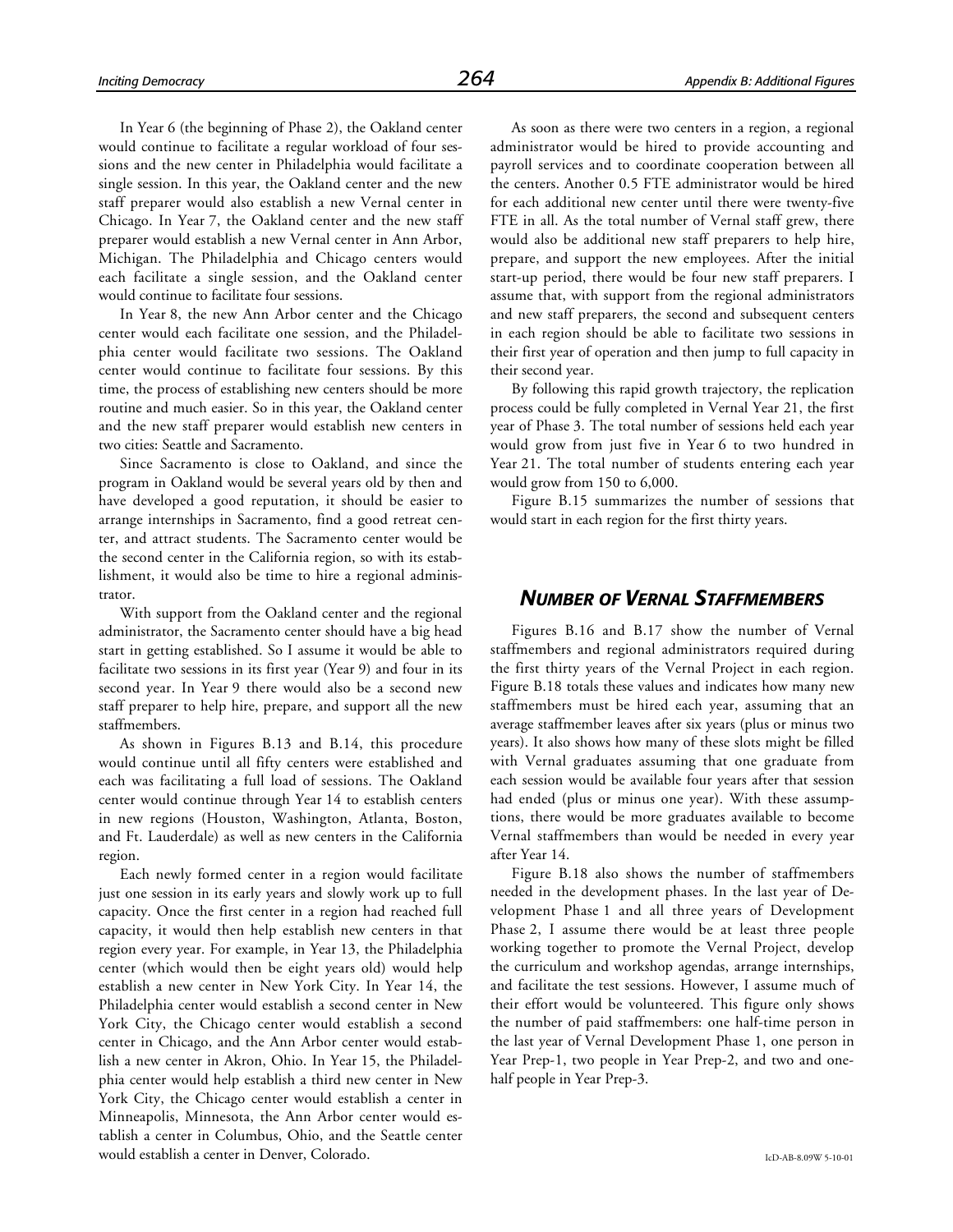# **Figure B.15: Possible Number of Vernal Sessions Beginning Each Year by Vernal Region**

|                  |                 | <b>Number of Vernal Sessions</b> |                 |                 |                         |                 |                 |                         |                 |                    |                 |                         |                                |
|------------------|-----------------|----------------------------------|-----------------|-----------------|-------------------------|-----------------|-----------------|-------------------------|-----------------|--------------------|-----------------|-------------------------|--------------------------------|
|                  | Vernal          | Each Year by Region              |                 |                 |                         |                 |                 |                         |                 |                    |                 | <b>Total</b>            |                                |
|                  | Project         |                                  |                 |                 |                         |                 | Region          |                         |                 |                    |                 | Per                     |                                |
| <b>Phase</b>     | Year            | Cal                              | <b>MAtl</b>     | <b>NCen</b>     |                         | $IndH$ PMnt     | Tx <sub>0</sub> | <b>SAtl</b>             |                 | <b>CSoul NEngl</b> | Flor            | Year                    | <b>Notes</b>                   |
| D1               |                 |                                  |                 |                 |                         |                 |                 |                         |                 |                    |                 |                         | Test workshops:1 day long      |
| $\overline{D2}$  | Prep-1          |                                  |                 |                 |                         |                 |                 |                         |                 |                    |                 |                         | Test workshop:10 days long     |
|                  | Prep-2          |                                  |                 |                 |                         |                 |                 |                         |                 |                    |                 |                         | Test workshop:10 days long     |
|                  | Prep-3          | 0.5                              |                 |                 |                         |                 |                 |                         |                 |                    |                 |                         | 0.5 Pilot Session: 6 mon. long |
| 1                | 1               | 1                                |                 |                 |                         |                 |                 |                         |                 |                    |                 | 1                       | First full session begins      |
|                  | 2               | 1                                |                 |                 |                         |                 |                 |                         |                 |                    |                 | 1                       |                                |
|                  | 3               | $\overline{c}$                   |                 |                 |                         |                 |                 |                         |                 |                    |                 | $\overline{\mathbf{c}}$ |                                |
|                  | 4               | 3                                |                 |                 |                         |                 |                 |                         |                 |                    |                 | 3                       |                                |
|                  | 5               | 4                                |                 |                 |                         |                 |                 |                         |                 |                    |                 | 4                       |                                |
| $\overline{2}$   | 6               | $\overline{4}$                   | 1               |                 |                         |                 |                 |                         |                 |                    |                 | 5                       | Expand to other regions        |
|                  | 7               | 4                                | 1               | 1               |                         |                 |                 |                         |                 |                    |                 | 6                       |                                |
|                  | 8               | 4                                | $\overline{c}$  | 1               | 1                       |                 |                 |                         |                 |                    |                 | 8                       |                                |
|                  | 9               | 6                                | 3               | $\overline{c}$  | 1                       | 1               |                 |                         |                 |                    |                 | 13                      |                                |
|                  | 10              | 10                               | 4               | 3               | $\overline{\mathbf{c}}$ | $\mathbf 1$     | 1               |                         |                 |                    |                 | 21                      |                                |
|                  | $\overline{11}$ | $\overline{14}$                  | $\overline{4}$  | $\overline{4}$  | $\overline{3}$          | $\overline{2}$  | $\overline{1}$  | 1                       |                 |                    |                 | $\overline{29}$         |                                |
|                  | 12              | 18                               | 4               | 4               | 4                       | 3               | $\overline{c}$  | 1                       | 1               |                    |                 | 37                      |                                |
|                  | 13              | 22                               | 6               | 4               | 4                       | 4               | 3               | $\overline{c}$          | $\overline{c}$  | 1                  |                 | 48                      |                                |
|                  | 14              | 26                               | 10              | 6               | 6                       | 4               | 4               | 3                       | 3               | $\overline{c}$     | 1               | 65                      |                                |
|                  | 15              | 28                               | 14              | 10              | 10                      | 6               | 4               | $\overline{\mathbf{4}}$ | 4               | 3                  | $\overline{c}$  | 85                      |                                |
|                  | 16              | $\overline{28}$                  | $\overline{18}$ | $\overline{14}$ | $\overline{14}$         | $\overline{10}$ | $\overline{6}$  | $\overline{4}$          | $\overline{4}$  | 4                  | 3               | 105                     |                                |
|                  | 17              | 28                               | 22              | 18              | 18                      | 12              | 10              | 6                       | 6               | 4                  | 4               | 128                     |                                |
|                  | 18              | 28                               | 26              | 22              | 20                      | 14              | 14              | 10                      | 10              | 6                  | 4               | 154                     |                                |
|                  | 19              | 28                               | 28              | 24              | 20                      | 18              | 18              | 14                      | 14              | 8                  | 6               | 178                     |                                |
|                  | 20              | 28                               | 28              | 24              | 20                      | 20              | 20              | 18                      | 18              | 8                  | 10              | 194                     |                                |
| $\overline{3}$   | 21              | 28                               | 28              | 24              | 20                      | 20              | 20              | 20                      | 20              | $\overline{\bf 8}$ | $\overline{12}$ | 200                     | Project at full size           |
|                  | 22              | 28                               | 28              | 24              | 20                      | 20              | 20              | 20                      | 20              | 8                  | 12              | 200                     |                                |
|                  | 23              | 28                               | 28              | 24              | 20                      | 20              | 20              | 20                      | 20              | 8                  | 12              | 200                     |                                |
|                  | 24              | 28                               | 28              | 24              | 20                      | 20              | 20              | 20                      | 20              | 8                  | 12              | 200                     |                                |
|                  | 25              | 28                               | 28              | 24              | 20                      | 20              | 20              | 20                      | 20              | 8                  | 12              | 200                     |                                |
|                  | $\overline{26}$ | $\overline{28}$                  | $\overline{28}$ | $\overline{24}$ | $\overline{20}$         | $\overline{20}$ | $\overline{20}$ | $\overline{20}$         | $\overline{20}$ | 8                  | $\overline{12}$ | $\overline{200}$        |                                |
|                  | 27              | 28                               | 28              | 24              | 20                      | 20              | 20              | 20                      | 20              | 8                  | 12              | 200                     |                                |
|                  | 28              | 28                               | 28              | 24              | 20                      | 20              | 20              | 20                      | 20              | 8                  | 12              | 200                     |                                |
|                  | 29              | 28                               | 28              | 24              | 20                      | 20              | 20              | 20                      | 20              | 8                  | 12              | 200                     |                                |
|                  | 30              | 28                               | 28              | 24              | 20                      | 20              | 20              | 20                      | 20              | 8                  | 12              | 200                     |                                |
| <b>Total for</b> |                 | 567                              | 451             | 377             | 323                     | 295             | 283             | 263                     | 262             | 116                | 150             | 3,087                   | Note that Phase 3 continues    |
| first 30 years   |                 |                                  |                 |                 |                         |                 |                 |                         |                 |                    |                 |                         | until Project Year 60          |

**Note**: The last year of Phase D1 and all 3 years of Phase D2 are shown here, but are not included in the totals.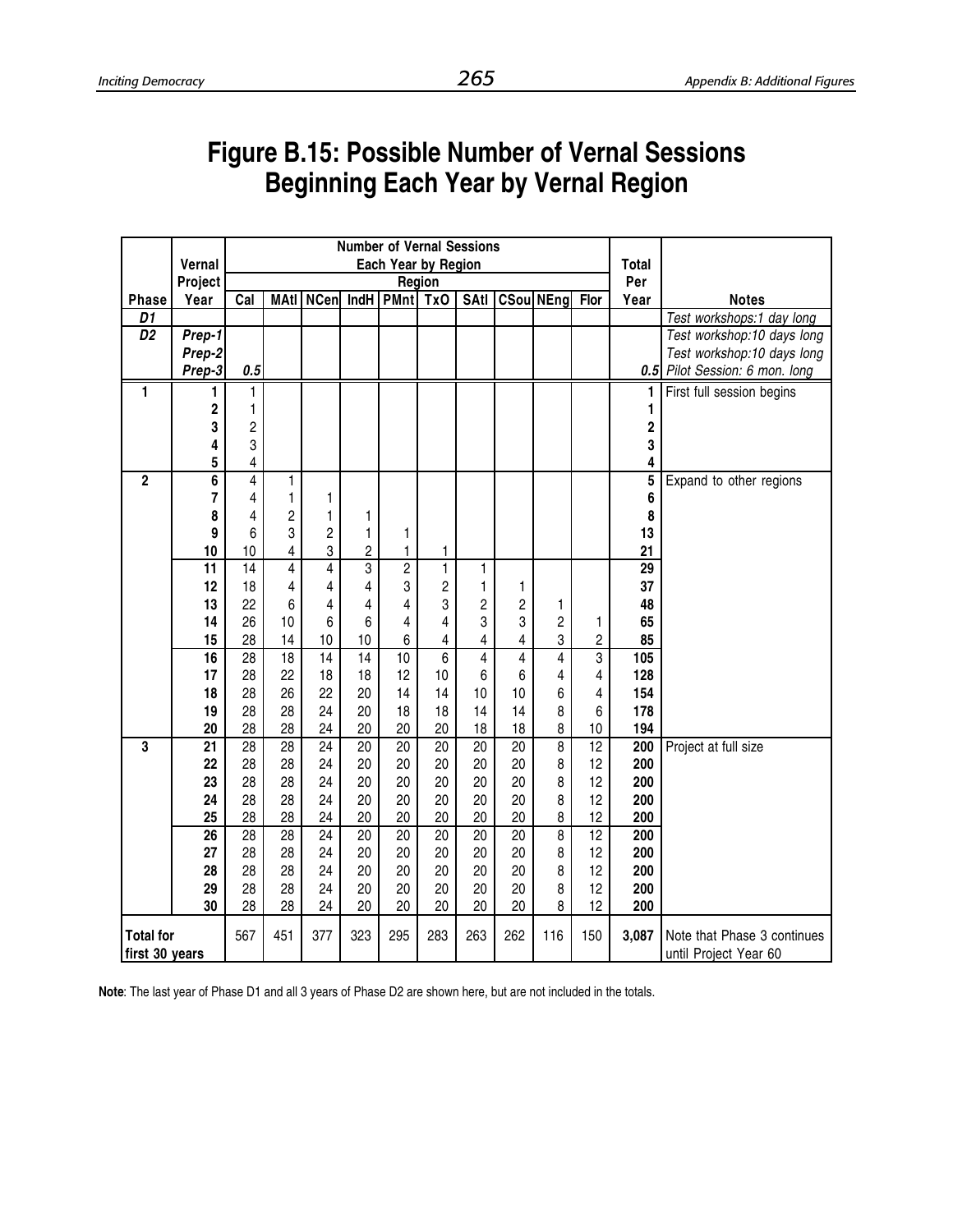# **Figure B.16: Possible Number of Vernal Team Staffmembers Needed Each Year in Each Vernal Region**

|                         |                         | <b>Number of Team Staffmembers Needed</b> |              |              |              |                                  |              |              |              |             |            |                |              |
|-------------------------|-------------------------|-------------------------------------------|--------------|--------------|--------------|----------------------------------|--------------|--------------|--------------|-------------|------------|----------------|--------------|
|                         | Vernal                  |                                           |              |              |              | Each Year (Full-Time Equivalent) |              |              |              |             |            | <b>Team</b>    | Add'l        |
|                         | Project                 |                                           |              |              |              | Region                           |              |              |              |             |            | <b>Staff</b>   | <b>This</b>  |
| <b>Phase</b>            | Year                    | Cal                                       | <b>MAtl</b>  | <b>NCen</b>  | IndH         | <b>PMnt</b>                      | TxO          | <b>SAtl</b>  | South        | <b>NEng</b> | Flor       | Needed         | Year         |
| D1                      |                         |                                           |              |              |              |                                  |              |              |              |             |            |                |              |
| D <sub>2</sub>          | Prep-1                  |                                           |              |              |              |                                  |              |              |              |             |            |                |              |
|                         | Prep-2                  |                                           |              |              |              |                                  |              |              |              |             |            |                |              |
|                         | Prep-3                  |                                           |              |              |              |                                  |              |              |              |             |            |                |              |
| 1                       | 1                       | 3.0                                       |              |              |              |                                  |              |              |              |             |            | 3.0            |              |
|                         | 2                       | 3.0                                       |              |              |              |                                  |              |              |              |             |            | 3.0            | 0.0          |
|                         | 3                       | $3.0\,$                                   |              |              |              |                                  |              |              |              |             |            | 3.0            | $0.0\,$      |
|                         | 4                       | 4.0                                       |              |              |              |                                  |              |              |              |             |            | 4.0            | 1.0          |
|                         | 5                       | 4.0                                       |              |              |              |                                  |              |              |              |             |            | 4.0            | $0.0\,$      |
| $\overline{\mathbf{2}}$ | $\overline{\mathbf{6}}$ | 4.0                                       | 3.0          |              |              |                                  |              |              |              |             |            | 7.0            | 3.0          |
|                         | 7                       | 4.0                                       | 3.0          | 3.0          |              |                                  |              |              |              |             |            | 10.0           | 3.0          |
|                         | 8                       | 4.0                                       | 3.0          | 3.0          | 3.0          |                                  |              |              |              |             |            | 13.0           | 3.0          |
|                         | 9                       | 8.0                                       | 4.0          | 3.0          | 3.0          | 3.0                              |              |              |              |             |            | 21.0           | $8.0\,$      |
|                         | 10                      | 12.0                                      | 4.0          | 4.0          | 3.0          | 3.0                              | 3.0          |              |              |             |            | 29.0           | 8.0          |
|                         | $\overline{11}$         | 16.0                                      | 4.0          | 4.0          | 4.0          | 3.0                              | 3.0          | 3.0          |              |             |            | 37.0           | 8.0          |
|                         | 12                      | 20.0                                      | 4.0          | 4.0          | 4.0          | 4.0                              | 3.0          | 3.0          | 3.0          |             |            | 45.0           | 8.0          |
|                         | 13                      | 24.0                                      | 8.0          | 4.0          | 4.0          | 4.0                              | $4.0$        | 3.0          | 3.0          | 3.0         |            | 57.0           | 12.0         |
|                         | 14                      | 28.0                                      | 12.0         | 8.0          | 8.0          | 4.0                              | 4.0          | 4.0          | 4.0          | 3.0         | 3.0        | 78.0           | 21.0         |
|                         | 15                      | 28.0                                      | 16.0         | 12.0         | 12.0         | 8.0                              | 4.0          | 4.0          | 4.0          | 4.0         | 3.0        | 95.0           | 17.0         |
|                         | 16                      | 28.0                                      | 20.0         | 16.0         | 16.0         | 12.0                             | 8.0          | 4.0          | 4.0          | 4.0         | 4.0        | 116.0          | 21.0         |
|                         | 17<br>18                | 28.0                                      | 24.0         | 20.0<br>24.0 | 20.0<br>20.0 | 12.0                             | 12.0         | 8.0          | 8.0          | $4.0$       | 4.0        | 140.0<br>168.0 | 24.0         |
|                         | 19                      | 28.0<br>28.0                              | 28.0<br>28.0 | 24.0         | 20.0         | 16.0<br>20.0                     | 16.0<br>20.0 | 12.0<br>16.0 | 12.0<br>16.0 | 8.0<br>8.0  | 4.0<br>8.0 | 188.0          | 28.0<br>20.0 |
|                         | 20                      | 28.0                                      | 28.0         | 24.0         | 20.0         | 20.0                             | 20.0         | 20.0         | 20.0         | 8.0         | 12.0       | 200.0          | 12.0         |
| $\overline{3}$          | 21                      | 28.0                                      | 28.0         | 24.0         | 20.0         | 20.0                             | 20.0         | 20.0         | 20.0         | 8.0         | 12.0       | 200.0          | 0.0          |
|                         | 22                      | 28.0                                      | 28.0         | 24.0         | 20.0         | 20.0                             | 20.0         | 20.0         | 20.0         | 8.0         | 12.0       | 200.0          | 0.0          |
|                         | 23                      | 28.0                                      | 28.0         | 24.0         | 20.0         | 20.0                             | 20.0         | 20.0         | 20.0         | 8.0         | 12.0       | 200.0          | $0.0\,$      |
|                         | 24                      | 28.0                                      | 28.0         | 24.0         | 20.0         | 20.0                             | 20.0         | 20.0         | 20.0         | 8.0         | 12.0       | 200.0          | 0.0          |
|                         | 25                      | 28.0                                      | 28.0         | 24.0         | 20.0         | 20.0                             | 20.0         | 20.0         | 20.0         | 8.0         | 12.0       | 200.0          | $0.0\,$      |
|                         | 26                      | 28.0                                      | 28.0         | 24.0         | 20.0         | 20.0                             | 20.0         | 20.0         | 20.0         | 8.0         | 12.0       | 200.0          | 0.0          |
|                         | 27                      | 28.0                                      | 28.0         | 24.0         | 20.0         | 20.0                             | 20.0         | 20.0         | 20.0         | 8.0         | 12.0       | 200.0          | $0.0\,$      |
|                         | 28                      | 28.0                                      | 28.0         | 24.0         | 20.0         | 20.0                             | 20.0         | 20.0         | 20.0         | 8.0         | 12.0       | 200.0          | $0.0\,$      |
|                         | 29                      | 28.0                                      | 28.0         | 24.0         | 20.0         | 20.0                             | 20.0         | 20.0         | 20.0         | 8.0         | 12.0       | 200.0          | $0.0\,$      |
|                         | 30                      | 28.0                                      | 28.0         | 24.0         | 20.0         | 20.0                             | 20.0         | 20.0         | 20.0         | 8.0         | 12.0       | 200.0          | $0.0\,$      |
|                         |                         |                                           |              |              |              |                                  |              |              |              |             |            |                |              |
|                         |                         |                                           |              |              |              |                                  |              |              |              |             |            |                |              |
|                         |                         |                                           |              |              |              |                                  |              |              |              |             |            |                |              |

### **Assumptions**

Assume a team of four staffmembers (full-time equivalent) can facilitate four sessions and also attract new students, arrange internships, counsel and support students, research and prepare class materials, help prepare new staffmembers, and provide all necessary administration.

Assume that a team of three staffmembers can handle the workload for the first few years of each new center when it facilitates just one or two sessions.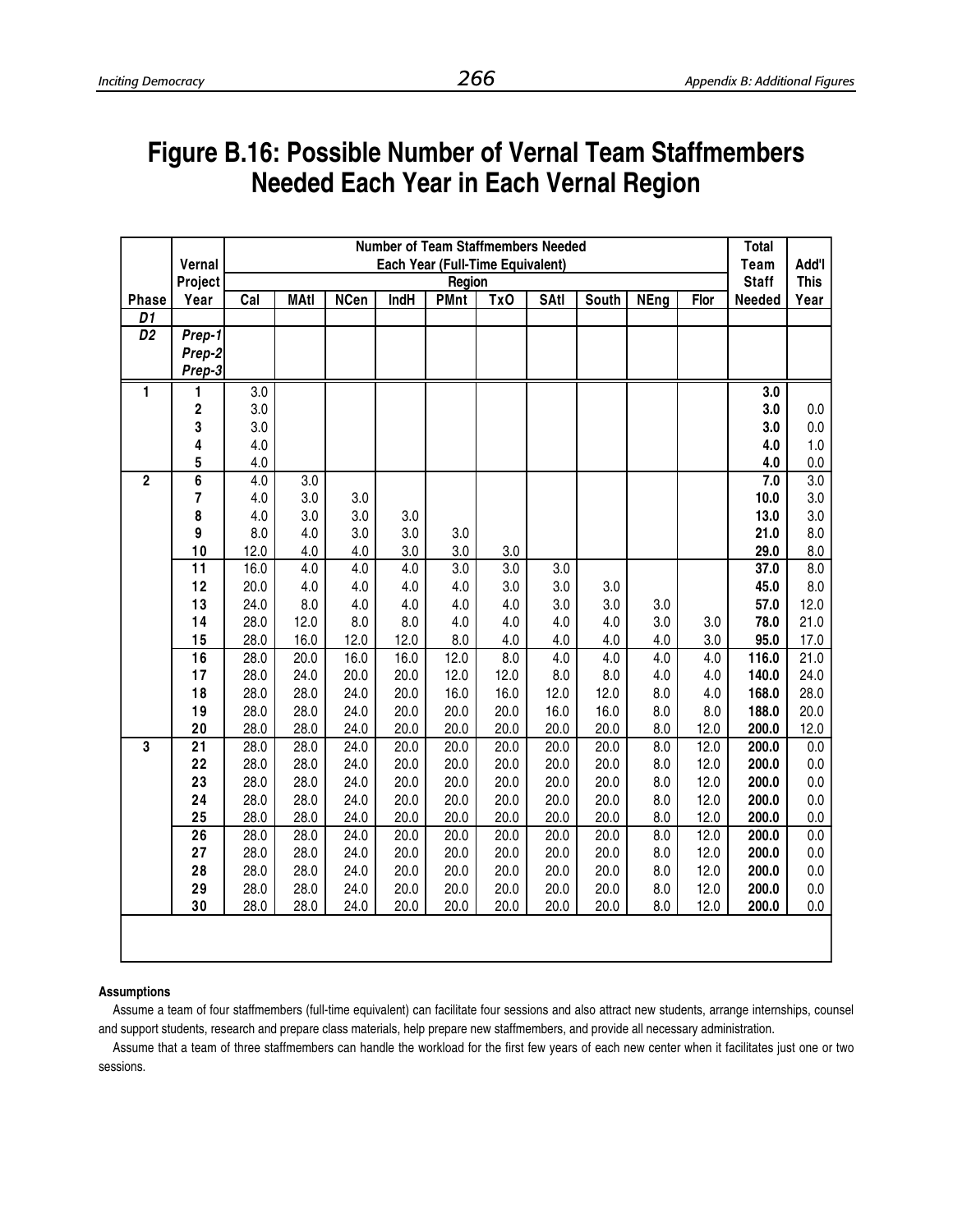# **Figure B.17: Possible Number of Regional Administrators Needed Each Year in Each Vernal Region**

|                         |                         |            | <b>Number of Regional Administrators Needed</b> |             |             |                                  |     |             |              |         |      |               |  |
|-------------------------|-------------------------|------------|-------------------------------------------------|-------------|-------------|----------------------------------|-----|-------------|--------------|---------|------|---------------|--|
|                         | Vernal                  |            |                                                 |             |             | Each Year (Full-Time Equivalent) |     |             |              |         |      | Region        |  |
|                         | Project                 |            |                                                 |             |             | Region                           |     |             |              |         |      | <b>Admins</b> |  |
| <b>Phase</b>            | Year                    | Cal        | <b>MAtl</b>                                     | <b>NCen</b> | <b>IndH</b> | <b>PMnt</b>                      | Tx0 | <b>SAtl</b> | South   NEng |         | Flor | Needed        |  |
| D1                      |                         |            |                                                 |             |             |                                  |     |             |              |         |      |               |  |
| D <sub>2</sub>          | Prep-1                  |            |                                                 |             |             |                                  |     |             |              |         |      |               |  |
|                         | Prep-2                  |            |                                                 |             |             |                                  |     |             |              |         |      |               |  |
|                         | Prep-3                  |            |                                                 |             |             |                                  |     |             |              |         |      |               |  |
| 1                       | 1                       |            |                                                 |             |             |                                  |     |             |              |         |      | $0.0\,$       |  |
|                         | $\overline{\mathbf{2}}$ |            |                                                 |             |             |                                  |     |             |              |         |      | $0.0\,$       |  |
|                         | 3                       |            |                                                 |             |             |                                  |     |             |              |         |      | $0.0\,$       |  |
|                         | 4                       |            |                                                 |             |             |                                  |     |             |              |         |      | $0.0\,$       |  |
|                         | 5                       |            |                                                 |             |             |                                  |     |             |              |         |      | $0.0\,$       |  |
| $\overline{2}$          | $\overline{6}$          |            |                                                 |             |             |                                  |     |             |              |         |      | $0.0\,$       |  |
|                         | $\overline{7}$          |            |                                                 |             |             |                                  |     |             |              |         |      | $0.0\,$       |  |
|                         | 8                       |            |                                                 |             |             |                                  |     |             |              |         |      | $0.0\,$       |  |
|                         | 9                       | 1.0        |                                                 |             |             |                                  |     |             |              |         |      | 1.0           |  |
|                         | 10                      | 1.5        |                                                 |             |             |                                  |     |             |              |         |      | 1.5           |  |
|                         | 11                      | 2.0        |                                                 |             |             |                                  |     |             |              |         |      | 2.0           |  |
|                         | 12                      | 2.5        |                                                 |             |             |                                  |     |             |              |         |      | 2.5           |  |
|                         | 13<br>14                | 3.0        | 1.0                                             |             |             |                                  |     |             |              |         |      | 4.0           |  |
|                         | 15                      | 3.5<br>3.5 | 1.5<br>2.0                                      | 1.0<br>1.5  | 1.0<br>1.5  |                                  |     |             |              |         |      | 7.0<br>9.5    |  |
|                         | 16                      | 3.5        | 2.5                                             | 2.0         | 2.0         | $1.0$<br>1.5                     | 1.0 |             |              |         |      | 12.5          |  |
|                         | 17                      | 3.5        | 3.0                                             | 2.5         | 2.5         | 1.5                              | 1.5 | 1.0         | 1.0          |         |      | 16.5          |  |
|                         | 18                      | 3.5        | 3.5                                             | 3.0         | 2.5         | 2.0                              | 2.0 | 1.5         | 1.5          | 1.0     |      | 20.5          |  |
|                         | 19                      | 3.5        | 3.5                                             | 3.0         | 2.5         | 2.5                              | 2.5 | 2.0         | 2.0          | 1.0     | 1.0  | 23.5          |  |
|                         | 20                      | 3.5        | 3.5                                             | 3.0         | 2.5         | 2.5                              | 2.5 | 2.5         | 2.5          | 1.0     | 1.5  | 25.0          |  |
| $\overline{\mathbf{3}}$ | 21                      | 3.5        | 3.5                                             | 3.0         | 2.5         | 2.5                              | 2.5 | 2.5         | 2.5          | 1.0     | 1.5  | 25.0          |  |
|                         | 22                      | 3.5        | 3.5                                             | 3.0         | 2.5         | 2.5                              | 2.5 | 2.5         | 2.5          | 1.0     | 1.5  | 25.0          |  |
|                         | 23                      | 3.5        | 3.5                                             | 3.0         | 2.5         | 2.5                              | 2.5 | 2.5         | 2.5          | 1.0     | 1.5  | 25.0          |  |
|                         | 24                      | 3.5        | 3.5                                             | 3.0         | 2.5         | 2.5                              | 2.5 | 2.5         | 2.5          | $1.0$   | 1.5  | 25.0          |  |
|                         | 25                      | 3.5        | 3.5                                             | 3.0         | 2.5         | 2.5                              | 2.5 | 2.5         | 2.5          | 1.0     | 1.5  | 25.0          |  |
|                         | 26                      | 3.5        | 3.5                                             | 3.0         | 2.5         | 2.5                              | 2.5 | 2.5         | 2.5          | 1.0     | 1.5  | 25.0          |  |
|                         | 27                      | 3.5        | 3.5                                             | 3.0         | 2.5         | 2.5                              | 2.5 | 2.5         | 2.5          | 1.0     | 1.5  | 25.0          |  |
|                         | 28                      | 3.5        | 3.5                                             | 3.0         | 2.5         | 2.5                              | 2.5 | 2.5         | 2.5          | 1.0     | 1.5  | 25.0          |  |
|                         | 29                      | 3.5        | 3.5                                             | 3.0         | 2.5         | 2.5                              | 2.5 | 2.5         | 2.5          | $1.0\,$ | 1.5  | 25.0          |  |
|                         | 30                      | 3.5        | 3.5                                             | 3.0         | 2.5         | 2.5                              | 2.5 | 2.5         | 2.5          | $1.0$   | 1.5  | 25.0          |  |
|                         |                         |            |                                                 |             |             |                                  |     |             |              |         |      |               |  |

### **Assumptions**

Assume each region needs an additional 0.5 FTE administrator for every Vernal center in that region when there are two or more centers in a region. Administrators would provide accounting and payroll services and coordinate cooperation between the centers.